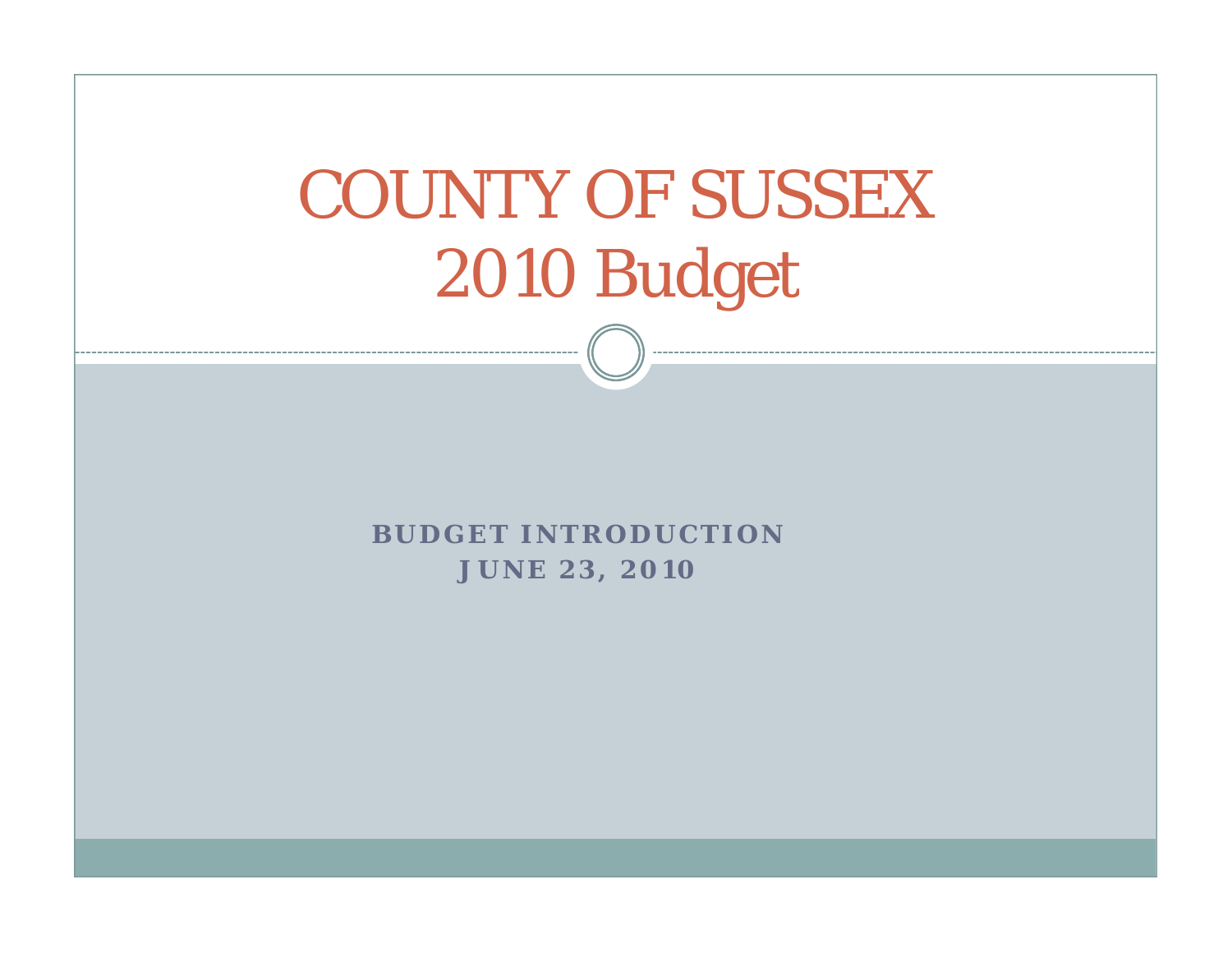### 2010 Sussex County Budget

- 2.5% increase in overall tax levy
- $\bullet$ • Continues reduction in the size of County government
- •Continues expansion of major shared services
- $\bullet$ Continues drive toward entrepreneurial gov't
- $\bullet$  Continues implementation of energy efficiency and cost saving improvements
- Controls debt levels
- $\bullet$ Maintains County Infrastructure
- • Cost drivers continue to be
	- Health Care
	- Public Safety
	- Education
	- State Cost Shifting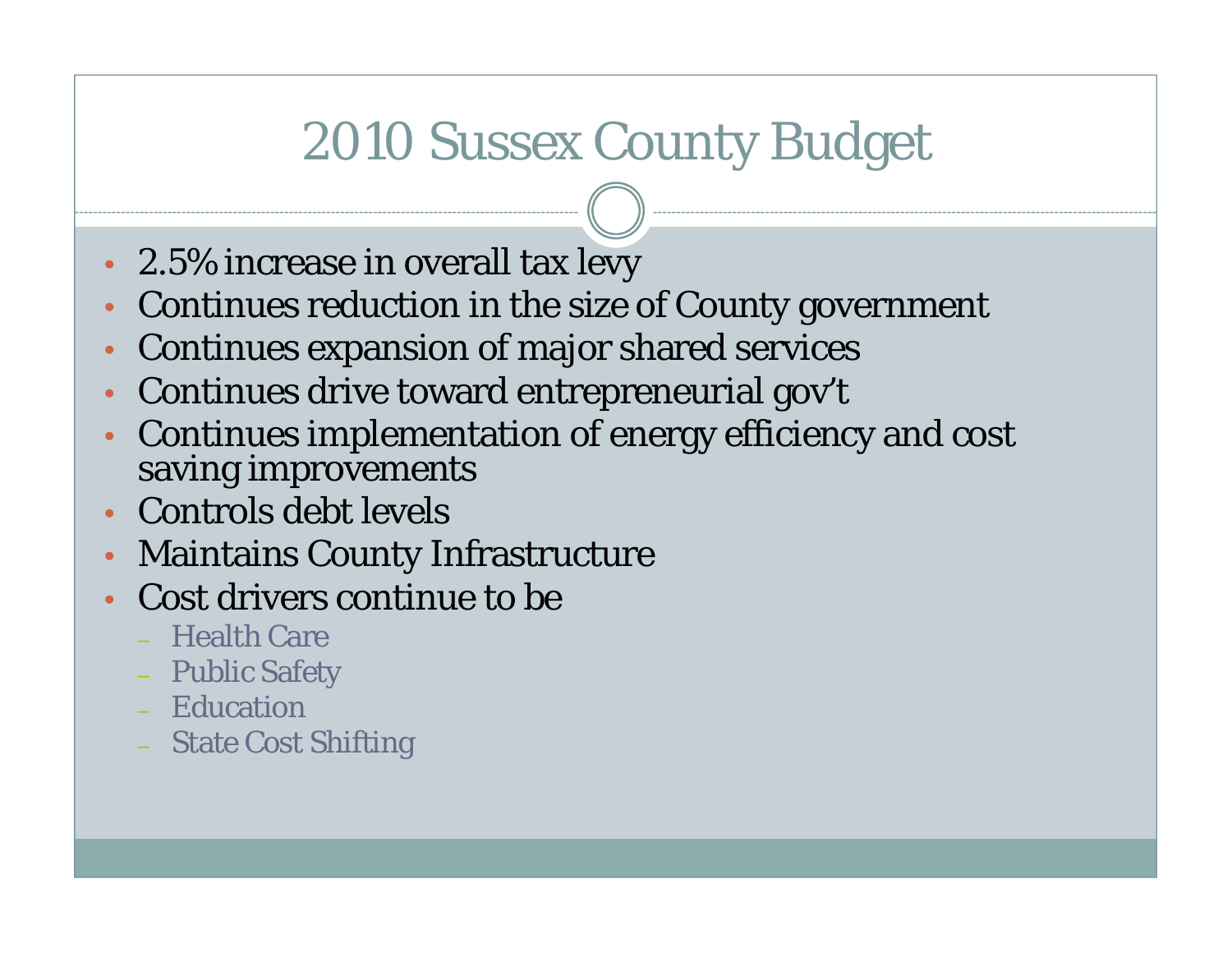### 2.5% increase in tax levy

|                     |         |            |                    |            |                | \$ Change    | % Change                                                                                                                      |                |                | \$ Change      | % Change     |
|---------------------|---------|------------|--------------------|------------|----------------|--------------|-------------------------------------------------------------------------------------------------------------------------------|----------------|----------------|----------------|--------------|
| <b>Tax Levy</b>     |         | 2010       |                    | 2009       |                | 2008 to 2009 | 2008 to 2009                                                                                                                  | 2008           |                | 2008 to 2010   | 2008 to 2010 |
|                     |         |            |                    |            |                |              |                                                                                                                               |                |                |                |              |
| <b>General Levy</b> | S.      | 75,209,586 | $\zeta$            | 71,507,294 | $\ddot{\zeta}$ | 3,702,292    | $5.2\%$ \$                                                                                                                    | 68,490,715 \$  |                | 6,718,871      | 9.8%         |
| Health Levy*        | $\zeta$ | 2,031,935  | \$                 | 2,031,935  | $\vert$ \$     |              | $0.0\%$ \$                                                                                                                    | $1,537,729$ \$ |                | 494,206        | 32.1%        |
| Library Levy        | $\zeta$ | 4,541,398  | $\ddot{\varsigma}$ | 4,761,398  | $\sqrt{5}$     | (220,000)    | $-4.6\%$ \$                                                                                                                   | $4,765,620$ \$ |                | (224, 222)     | $-4.7%$      |
| Open Space Levy \$  |         | 1,354,766  | $\zeta$            | 2,811,076  | $\sqrt{5}$     | (1,456,310)  | $-51.8\%$ \$                                                                                                                  | 5,321,306      |                | \$ (3,966,540) | $-74.5%$     |
|                     |         |            |                    |            |                |              |                                                                                                                               |                |                |                |              |
| <b>TOTAL</b>        |         | 83,137,685 | \$                 | 81,111,703 | $\sqrt{5}$     | 2,025,982    | $2.5\%$ \$                                                                                                                    | 80,115,370     | $\mathfrak{s}$ | 3,022,315      | 3.8%         |
|                     |         |            |                    |            |                |              |                                                                                                                               |                |                |                |              |
|                     |         |            |                    |            |                |              | *Health Levy includes addition in 2009 of Vernon Township as the 23d of 24 municipalities serviced by the County Health Dept. |                |                |                |              |
|                     |         |            |                    |            |                |              |                                                                                                                               |                |                |                |              |

Health tax corrected for addition of Vernon would show no increase from 2008.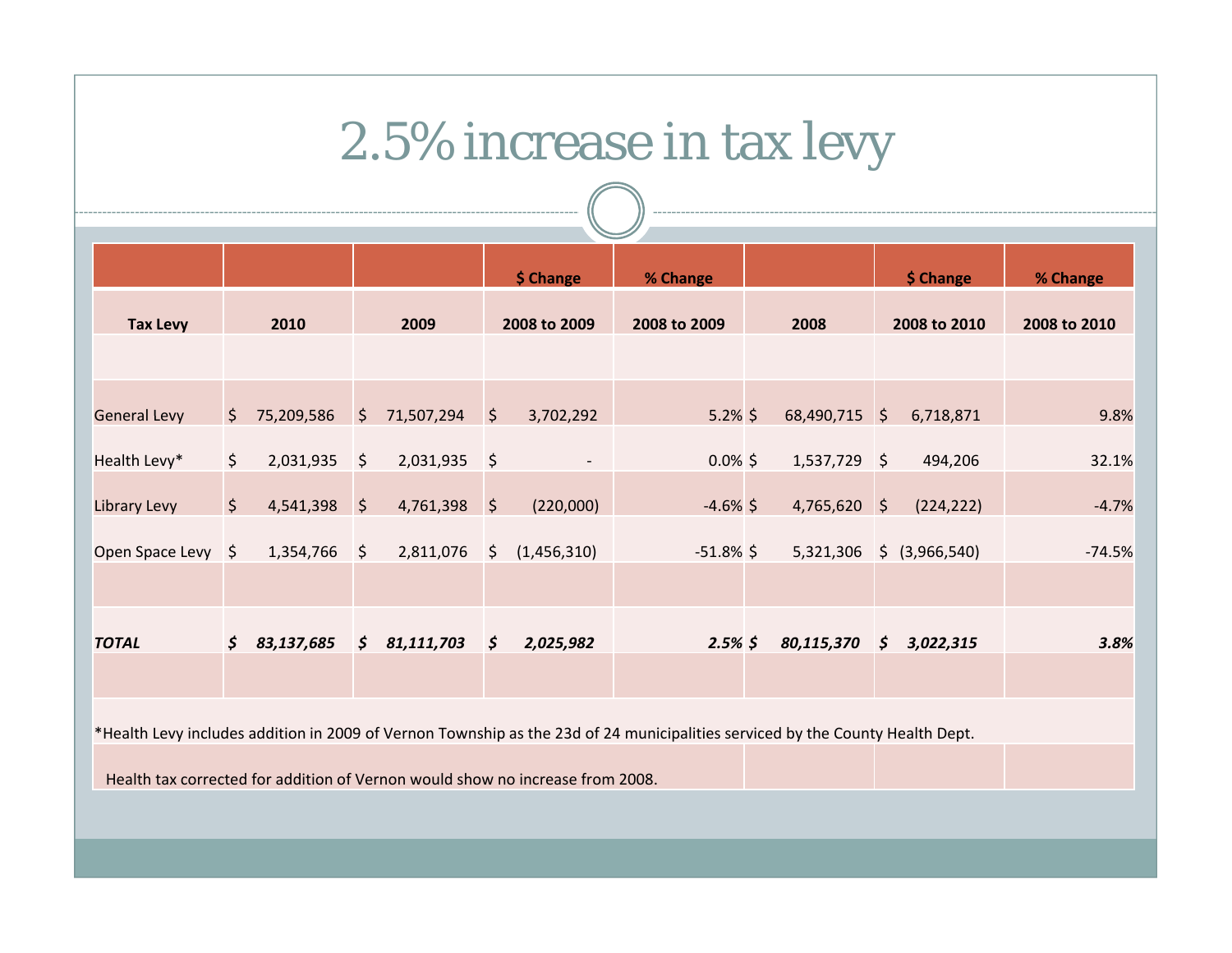### Continued reduction in size of gov't

- •• 53 positions eliminated in 2009 & 2010. Savings  $=$ \$2M+
	- 29 through attrition (1 GIS; 3 Facilities; 1 Transit; 1 Freeholders; 1 Engineering; 1 Elections; 8 Roads; 4 Library; 1 Supt. of Schools; 2 Mosquito; 1 Health; 1 Prosecutor; 2 Fleet Maint.; 1 Planning; 1 Finance). Savings = \$1.4M
	- 24 Through layoffs (10 Juvenile Detention; 5 Library; 3 Special Child Svcs.; 4 Youth Shelter; 1 Employee Svcs.). Savings = **S950K**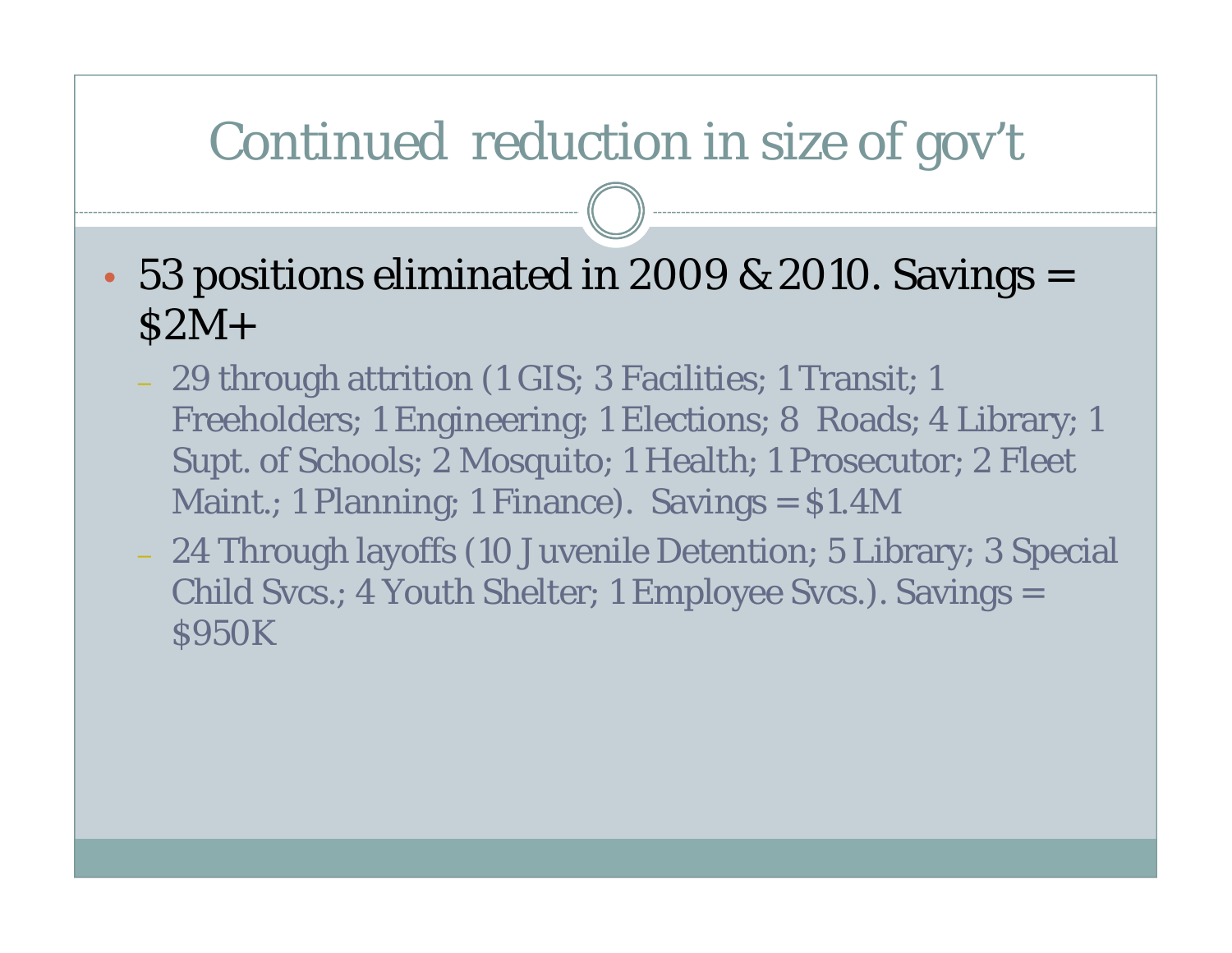#### Efficiencies & Cost Savings Through Major Shared Services

- More than \$1.3M in shared services grants since 2008
- Overall Shared Service Savings Exceed \$2M
- 2010 Contract with Morris County for Juvenile Detention \$800K+ annual savings
- 2009 Contract with Morris County for Youth Shelter Services \$100K+ annual savings
- 2009 Health Department services all 24 municipalities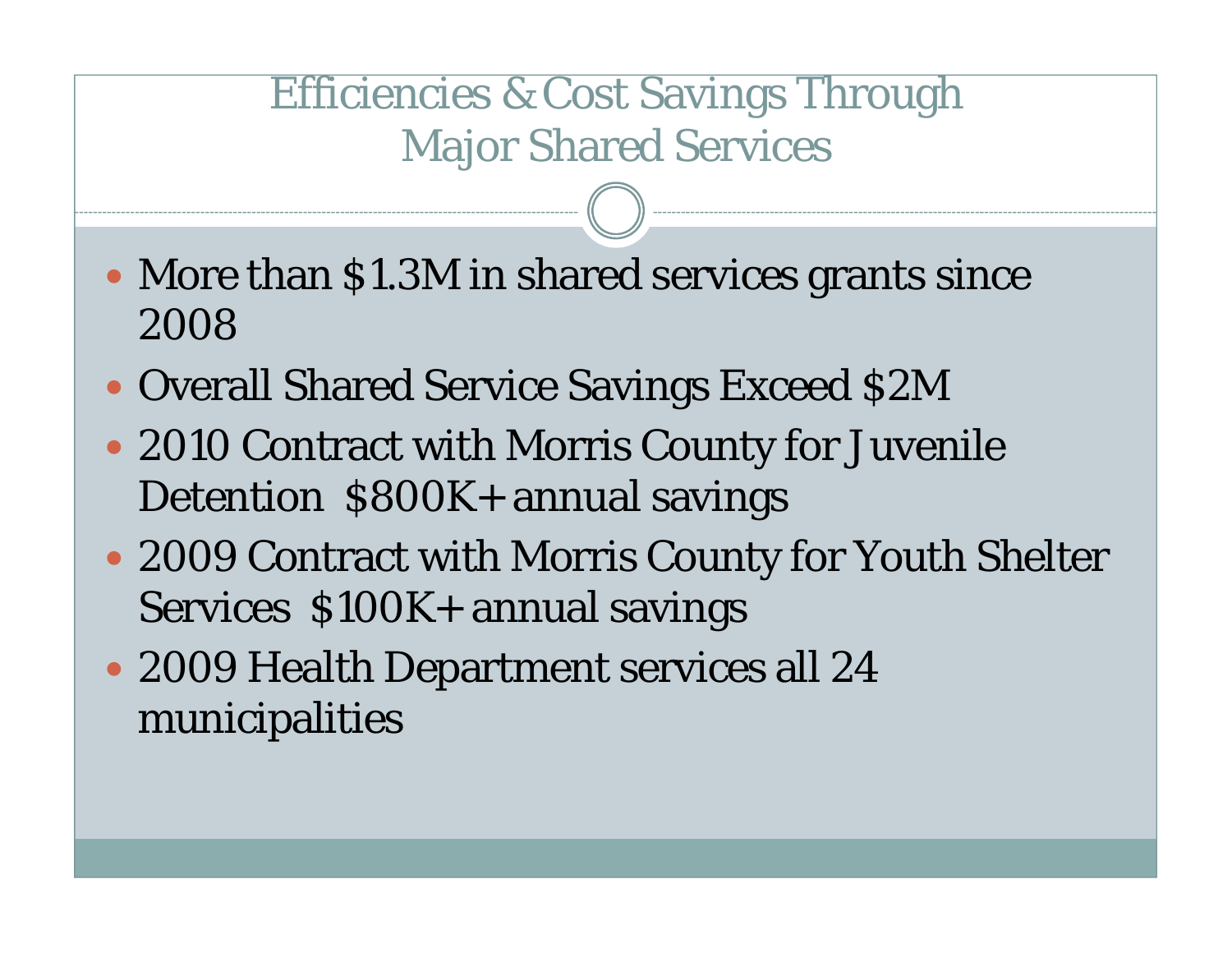#### 10 Yr. County Health Tax

15 of 17 original members pay less in 2010 than in 2000

|                     |       | 2000       |                         | 2010       | \$ Change     |              | % Change     | <b>Avg Annual %</b> |
|---------------------|-------|------------|-------------------------|------------|---------------|--------------|--------------|---------------------|
| <b>Municipality</b> |       | Levy       |                         | Levy       |               | 2000 to 2010 | 2000 to 2010 | Change 10 Yrs*      |
| <b>Andover Boro</b> | \$    | 10,306.43  | $\mathfrak{S}$          | 8,454.17   | \$            | (1,852.26)   | $-18.0%$     | $-1.8%$             |
| Andover Twp.        | \$    | 92,138.43  | $\mathfrak{S}$          | 86,053.66  | $\frac{1}{2}$ | (6,084.77)   | $-6.6%$      | $-0.7%$             |
| <b>Branchville</b>  | \$    | 26,548.12  | $\$\$                   | 14,578.10  | \$            | (11, 970.02) | $-45.1%$     | $-4.5%$             |
| <b>Byram</b>        | \$    | 129,615.43 | $\sqrt[6]{\frac{1}{2}}$ | 112,956.68 | \$            | (16,658.75)  | $-12.9%$     | $-1.3%$             |
| Frankford           | \$    | 97,520.65  | $\$\$                   | 90,587.25  | \$            | (6,933.40)   | $-7.1%$      | $-0.7%$             |
| Fredon              | \$    | 52,779.30  | $\sqrt[6]{\frac{1}{2}}$ | 51,799.22  | \$            | (980.08)     | $-1.9%$      | $-0.2%$             |
| Green               | \$    | 54,254.41  | $\sqrt[6]{\frac{1}{2}}$ | 55,541.49  | \$            | 1,287.08     | 2.4%         | 0.2%                |
| Hamburg             | \$    | 32,032.29  | $\mathfrak{F}$          | 34,730.93  | $\frac{1}{2}$ | 2,698.64     | 8.4%         | 0.8%                |
| Hampton             | \$    | 81,286.19  | $\sqrt[6]{\frac{1}{2}}$ | 73,776.96  | \$            | (7,509.23)   | $-9.2%$      | $-0.9%$             |
| Lafayette           | $\$\$ | 48,739.96  | $\mathfrak{S}$          | 43,998.36  | $\frac{1}{2}$ | (4,741.60)   | $-9.7%$      | $-1.0%$             |
| Montague            | \$    | 45,913.57  | $\$\$                   | 44,221.09  | \$            | (1,692.48)   | $-3.7%$      | $-0.4%$             |
| <b>Newton</b>       | \$    | 88,577.29  | $\mathfrak{S}$          | 80,126.93  | $\frac{1}{2}$ | (8,450.36)   | $-9.5%$      | $-1.0%$             |
| Sandyston           | \$    | 30,993.95  | $\$\$                   | 26,986.72  | \$            | (4,007.23)   | $-12.9%$     | $-1.3%$             |
| <b>Stillwater</b>   | \$    | 61,525.87  | $\mathfrak{S}$          | 56,402.86  | $\frac{1}{2}$ | (5, 123.01)  | $-8.3%$      | $-0.8%$             |
| <b>Sussex Boro</b>  | \$    | 18,994.29  | $\frac{1}{2}$           | 15,742.56  | \$            | (3,251.73)   | $-17.1%$     | $-1.7%$             |
| Walpack             | \$    | 694.89     | $\boldsymbol{\theta}$   | 298.31     | \$            | (396.58)     | $-57.1%$     | $-5.7%$             |
| Wantage             | \$    | 143,195.93 | $\$\$                   | 142,342.24 | \$            | (853.69)     | $-0.6%$      | $-0.1%$             |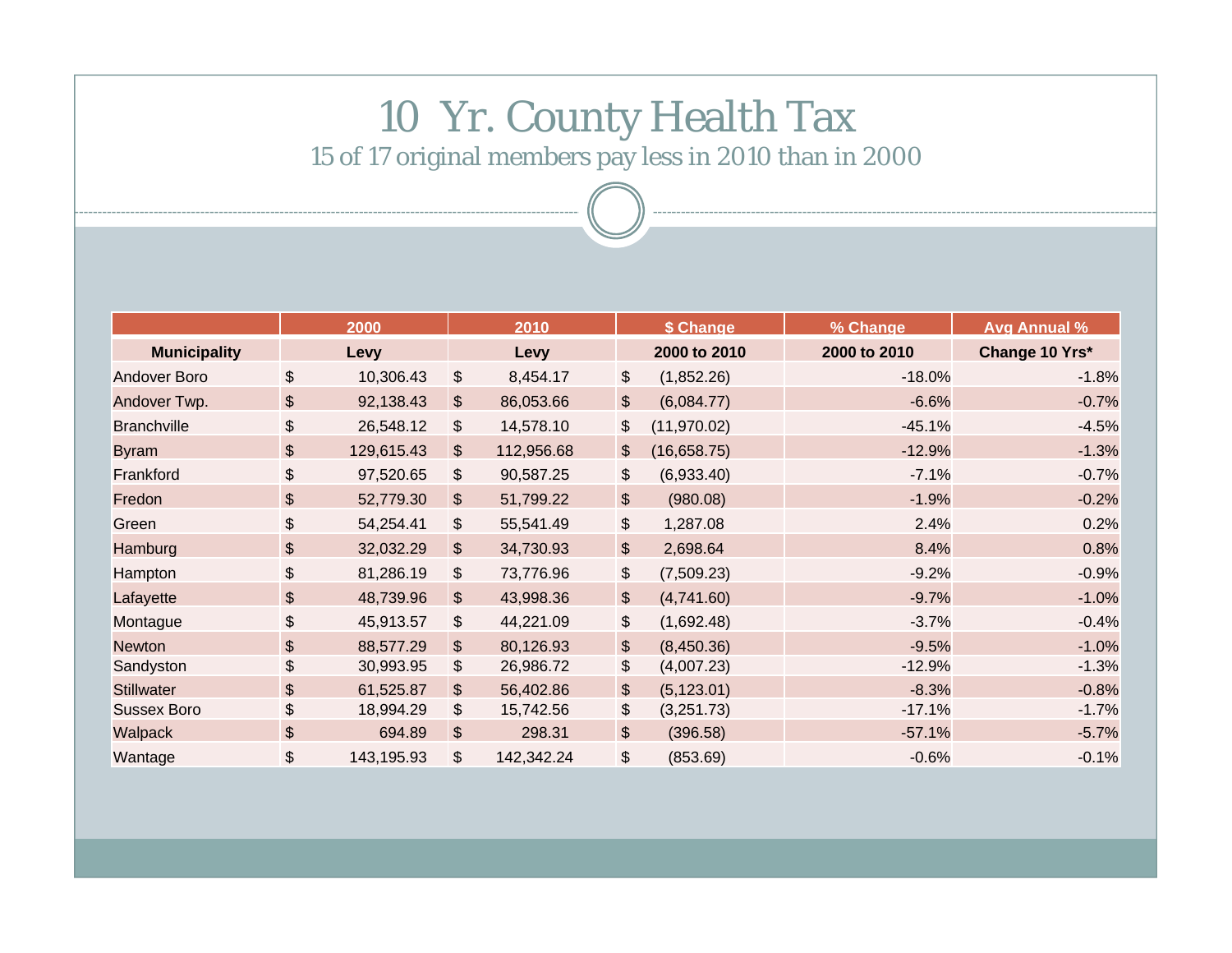### Cost savings through energy efficiency

- Implementation of Energy Audit Recommendations
	- { Homestead Nursing Home lighting retrofit \$150K
		- $\times$  Payback less than 2 years
	- o SCAC lighting retrofit \$85K
		- $\ast$  Payback less than 2 years
	- o Jail lighting retrofit design \$20K
		- $\triangleright$  Anticipated payback at install = 2 years
	- { 2009 Natural Gas Bid \$80K+ annual savings
	- { Anticipated 2010 Electric Bid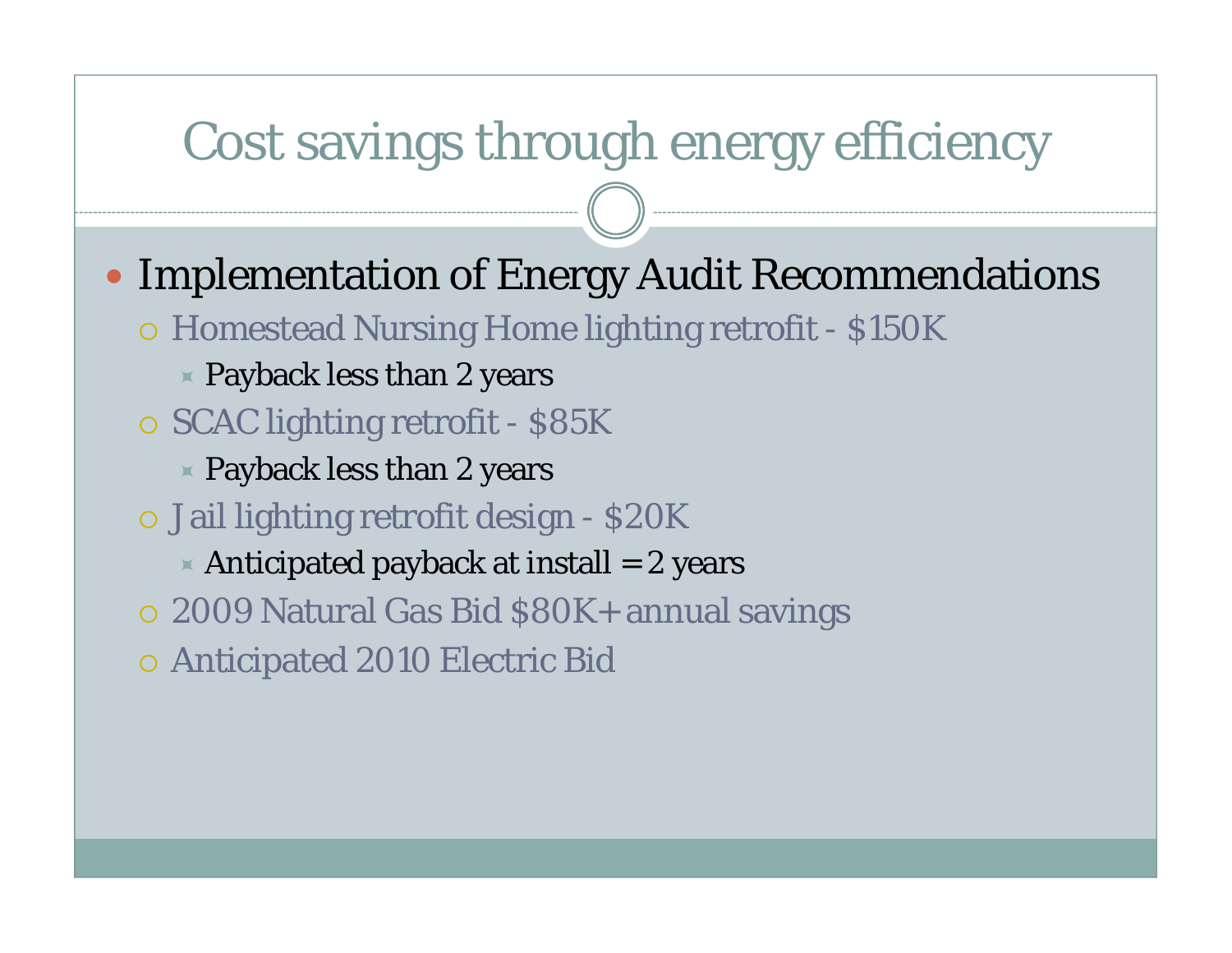### Control of County Debt

- Total new debt authorized  $=$   $$5,260,000$ 
	- { Less than debt management plan target of \$6.7
	- { Includes \$2.353 in new debt for SCCC (50% of total cost under State Ch. 12 program)
- y Amount of debt paid down = \$10,633,000
	- $\circ$  Net reduction in debt = \$5,403,000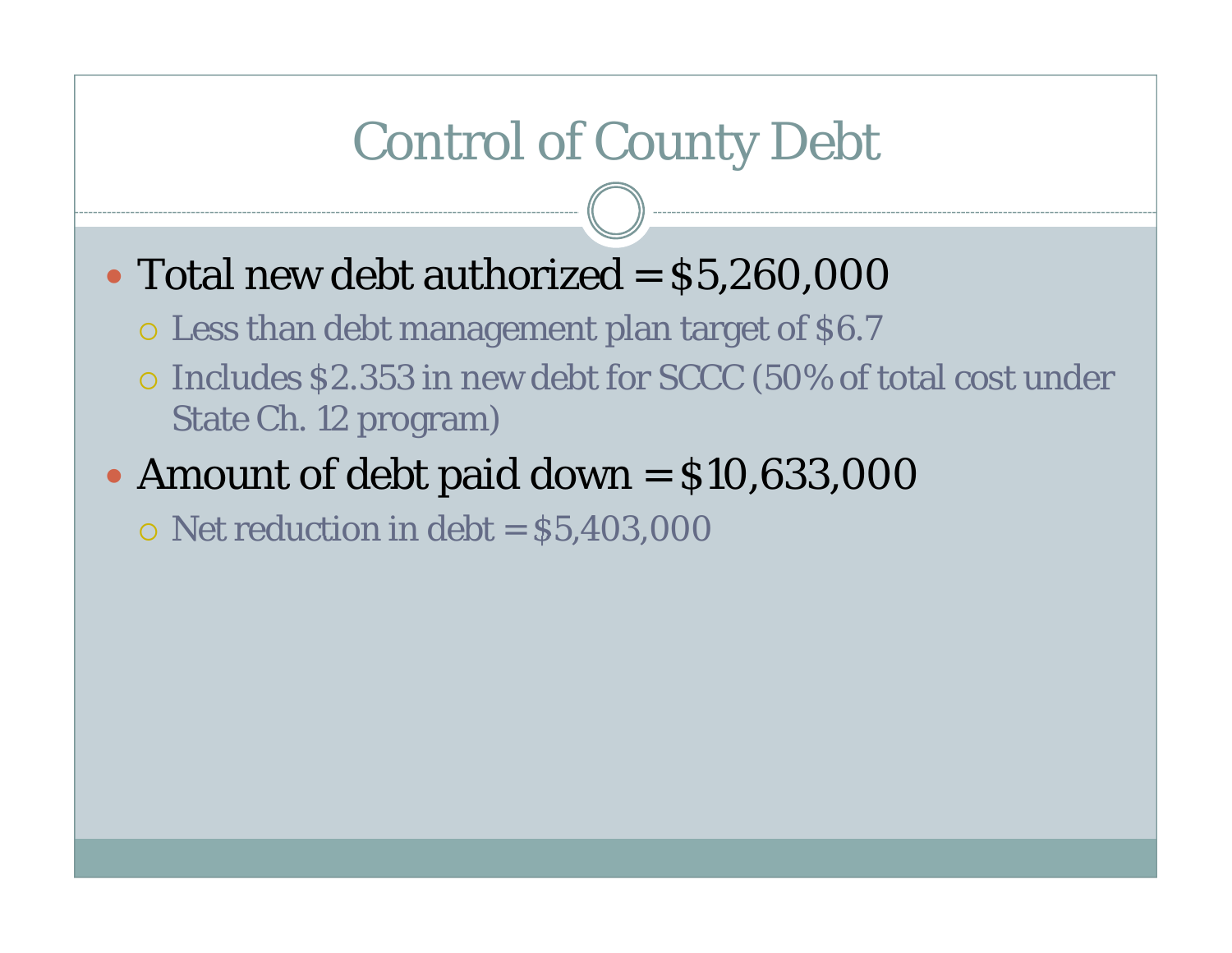#### Maintenance of County Infrastructure

- Road Resurfacing  $-30+$  miles of asphalt resurfacing using State, Federal and local funds; 15+ miles of microsurfacing to extend pavement life
- y Bridge Replacements 2 bridge replacements; 6 bridge rehabilitation projects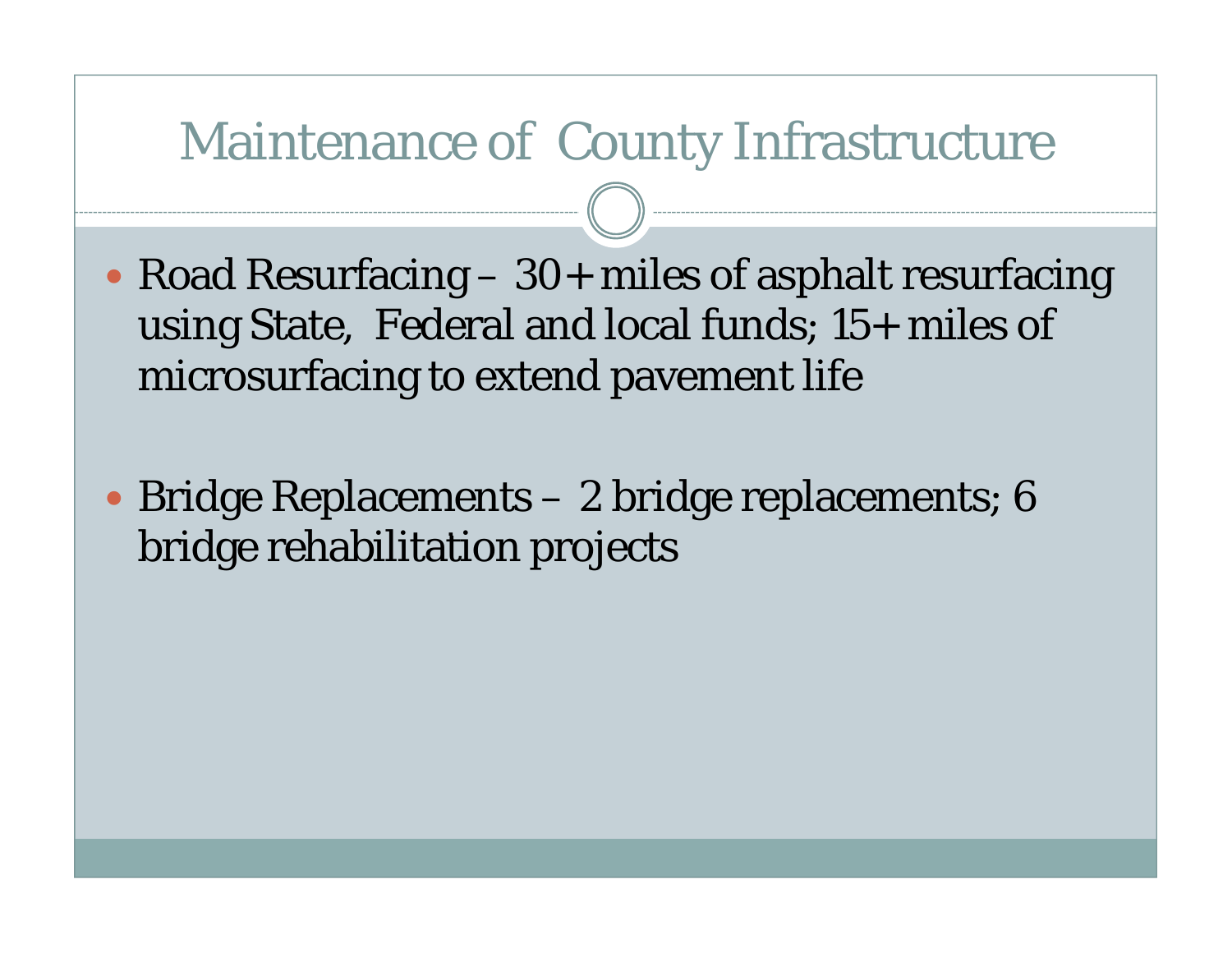#### Drive toward entrepreneurial gov't -Homestead Nursing Home – S&W

|                                        | 2005           |       | 2006                                    |       | 2007                         |       | 2008           |       |               | 2009         |
|----------------------------------------|----------------|-------|-----------------------------------------|-------|------------------------------|-------|----------------|-------|---------------|--------------|
|                                        |                |       |                                         |       |                              |       |                |       |               |              |
| <b>Budget Appropriation</b>            | \$4,772,019.00 |       | \$4,801,486.00                          |       | \$4,731,536.00               |       | \$4,853,450.00 |       | $\$\$         | 4,878,390.00 |
| <b>Actual Expended</b>                 | \$4,451,311.84 |       | \$4,627,159.53                          |       | \$4,338,696.74               |       | \$4,466,720.49 |       | \$            | 4,636,064.10 |
| Difference (App. - Exp.) \$ 320,707.16 |                |       | $\boldsymbol{\mathsf{S}}$<br>174,326.47 |       | $\mathfrak{S}$<br>392,839.26 |       | \$ 386,729.51  |       | $\frac{1}{2}$ | 242,325.90   |
| % Expended                             |                | 93.3% |                                         | 96.4% |                              | 91.7% |                | 92.0% |               | 95.0%        |
|                                        |                |       |                                         |       |                              |       |                |       |               |              |
| <b>Total Budget Approp.</b>            | \$92,061,376   |       | $\mathfrak{S}$<br>98,126,692            |       | \$102,912,559                |       | \$107,848,203  |       | \$            | 107,667,916  |
| % of Total Budget<br>Approp.           |                | 5.18% |                                         | 4.89% |                              | 4.60% |                | 4.50% |               | 4.53%        |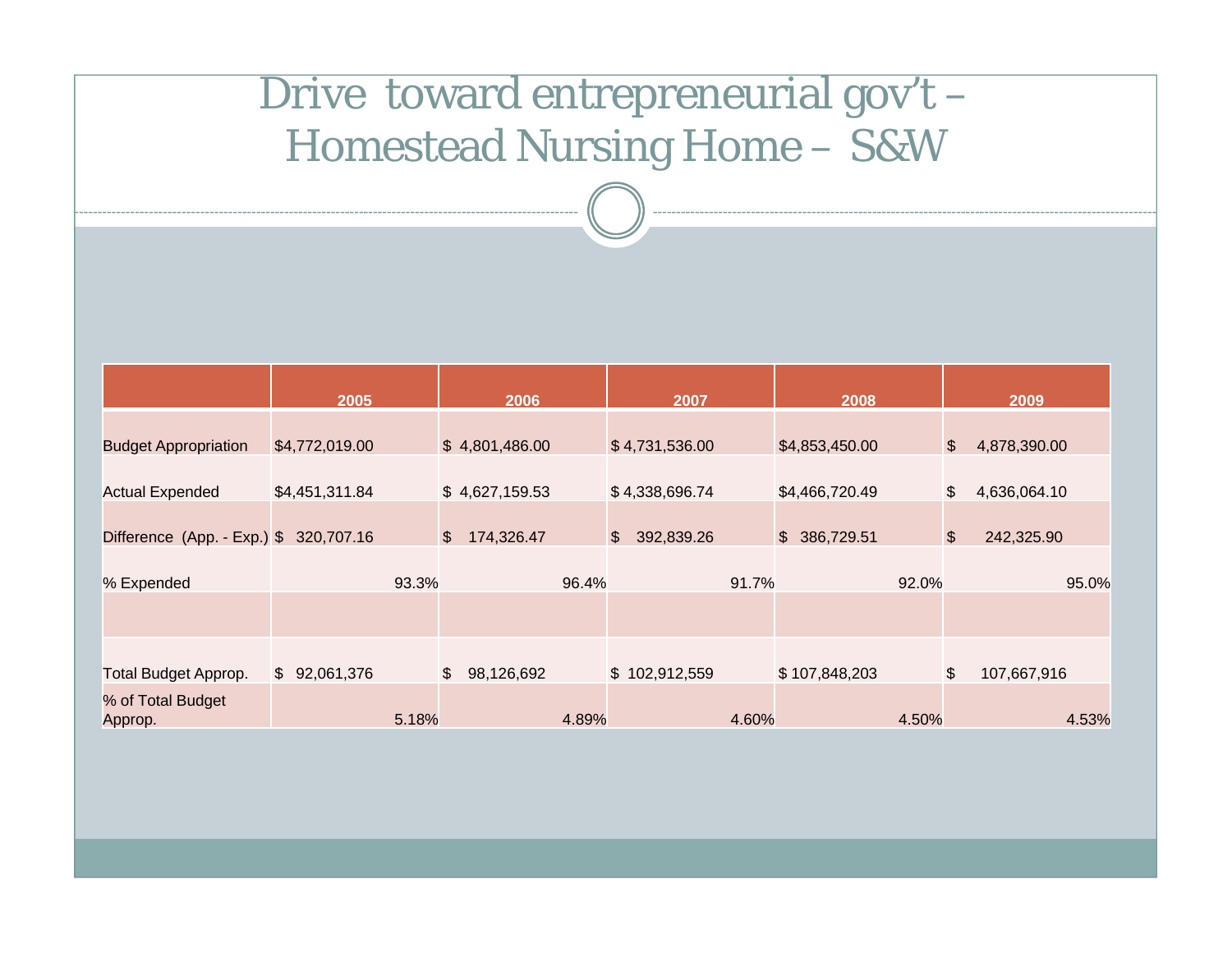#### Drive toward entrepreneurial gov't -Homestead Nursing Home – Revenue

|                              | 2005                     |                       | 2006         |        |               | 2007          |        |               | 2008          |        |                       | 2009          |        |
|------------------------------|--------------------------|-----------------------|--------------|--------|---------------|---------------|--------|---------------|---------------|--------|-----------------------|---------------|--------|
| <b>Revenue Anticipated</b>   | \$6,500,000              | $\sqrt{2}$            | 6,600,000    |        | $\frac{1}{2}$ | 6,750,000     |        | \$            | 7,250,000     |        | $\boldsymbol{\theta}$ | 7,550,000     |        |
|                              |                          |                       |              |        |               |               |        |               |               |        |                       |               |        |
| <b>Revenue Realized</b>      | \$6,914,649              | $\frac{1}{2}$         | 7,124,058    |        | \$            | 7,543,240     |        | $\frac{1}{2}$ | 8,341,358     |        | \$                    | 9,000,087     |        |
| Excess (Deficit)             | $\frac{1}{2}$<br>414,649 | $\boldsymbol{\theta}$ | 524,058      |        | $\frac{1}{2}$ | 793,240       |        | \$            | 1,091,358     |        | \$                    | 1,450,087     |        |
|                              |                          |                       |              |        |               |               |        |               |               |        |                       |               |        |
| % Collected                  |                          | 106.4%                |              | 107.9% |               |               | 111.8% |               |               | 115.1% |                       |               | 119.2% |
|                              |                          |                       |              |        |               |               |        |               |               |        |                       |               |        |
|                              |                          |                       |              |        |               |               |        |               |               |        |                       |               |        |
| <b>Total Budget Revenue</b>  | \$92,061,376             |                       | \$98,126,692 |        |               | \$102,912,559 |        |               | \$107,848,203 |        |                       | \$107,667,916 |        |
| % of Total Budget<br>Revenue |                          | 7.06%                 |              | 6.73%  |               |               | 6.56%  |               |               | 6.72%  |                       |               | 7.01%  |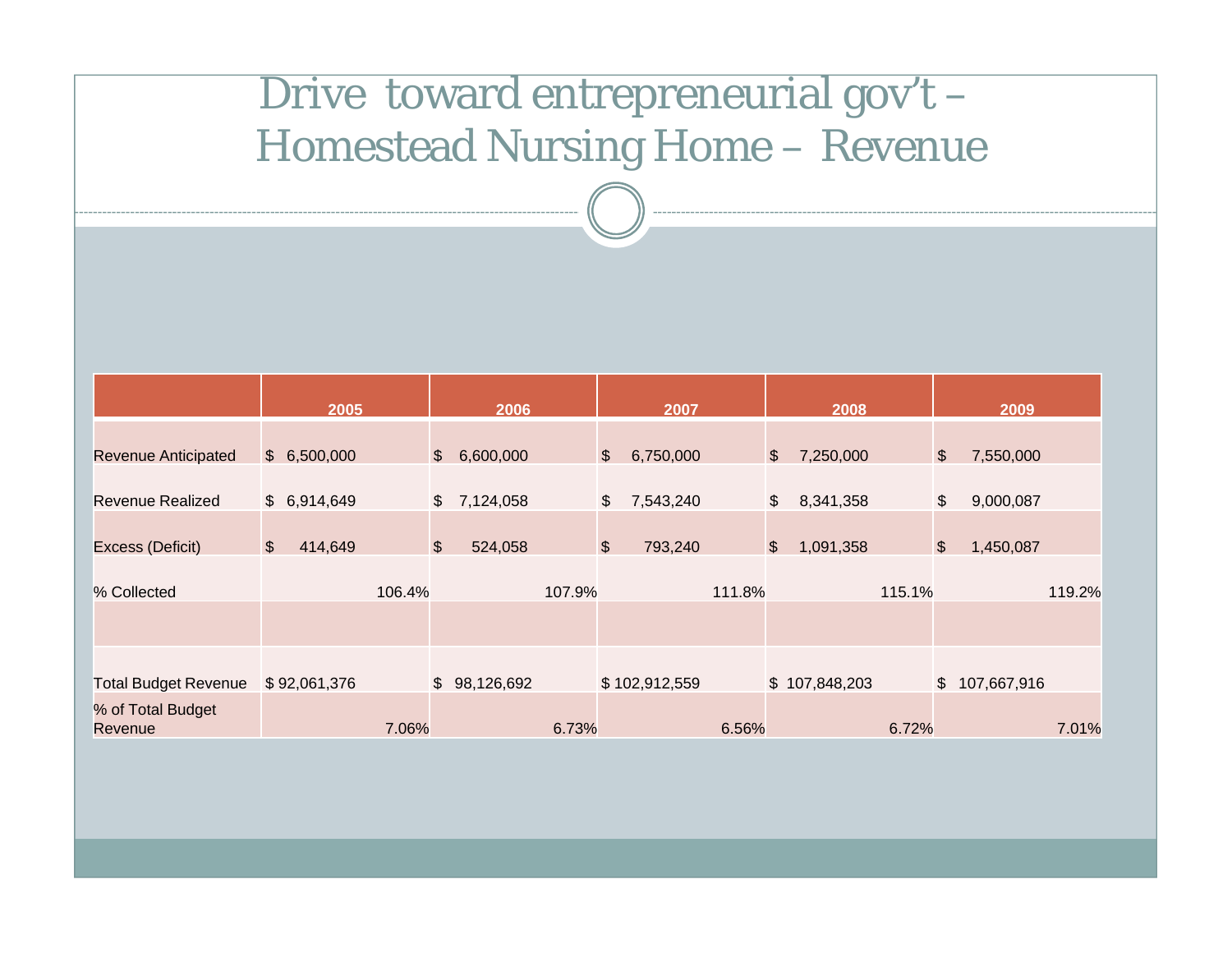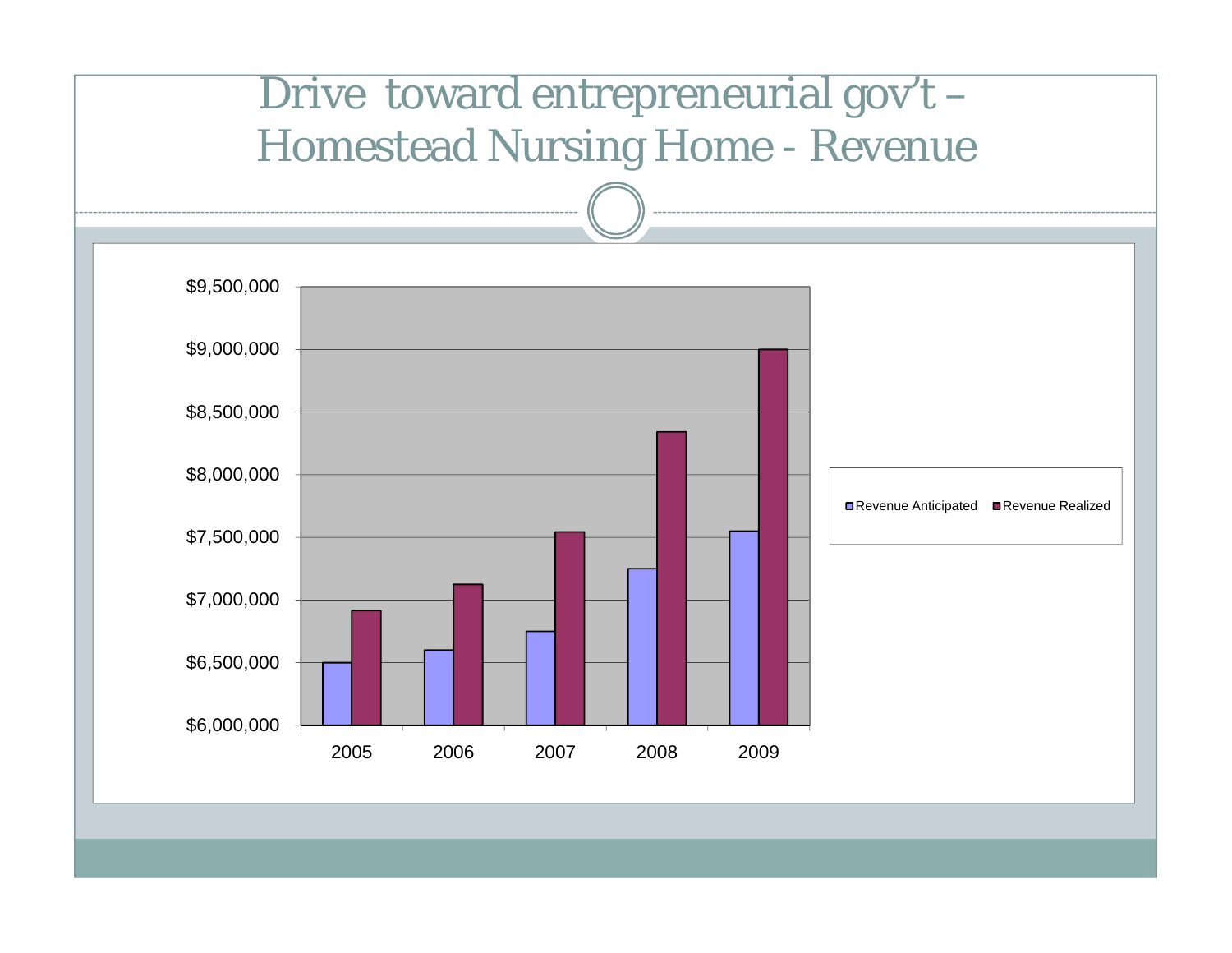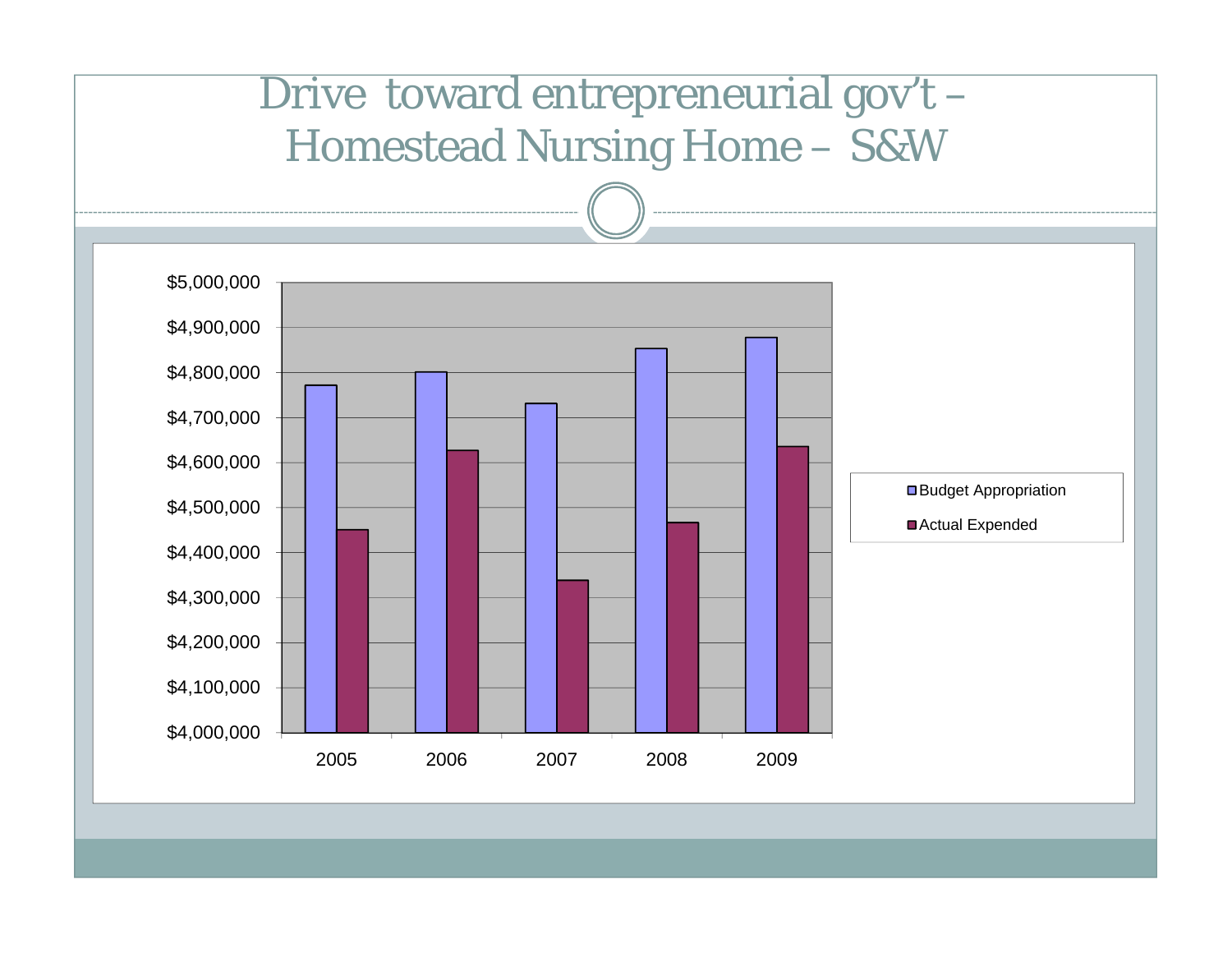#### Drive toward entrepreneurial gov't -Homestead Nursing Home – S&W

| <b>2010 BUDGET APPROPRIATION:</b> |                            |           |      | \$.                                           | 4,925,121 |      |
|-----------------------------------|----------------------------|-----------|------|-----------------------------------------------|-----------|------|
| 2009 Budget<br>Appropriation      |                            |           |      | $\boldsymbol{\$}$                             | 4,878,390 |      |
| \$ Change                         |                            |           |      | $\, \, \raisebox{12pt}{$\scriptstyle \circ$}$ | 46,731    |      |
| % Change:                         |                            |           |      |                                               |           | 1.0% |
|                                   |                            |           |      |                                               |           |      |
| 2010 Budget<br>Appropriation      | $\boldsymbol{\theta}$      | 4,925,121 |      |                                               |           |      |
| 2005 Budget<br>Appropriation      | $\boldsymbol{\mathsf{\$}}$ | 4,772,019 |      |                                               |           |      |
| \$ Change                         | $\boldsymbol{\$}$          | 153,102   |      |                                               |           |      |
| % Change                          |                            |           | 3.2% |                                               |           |      |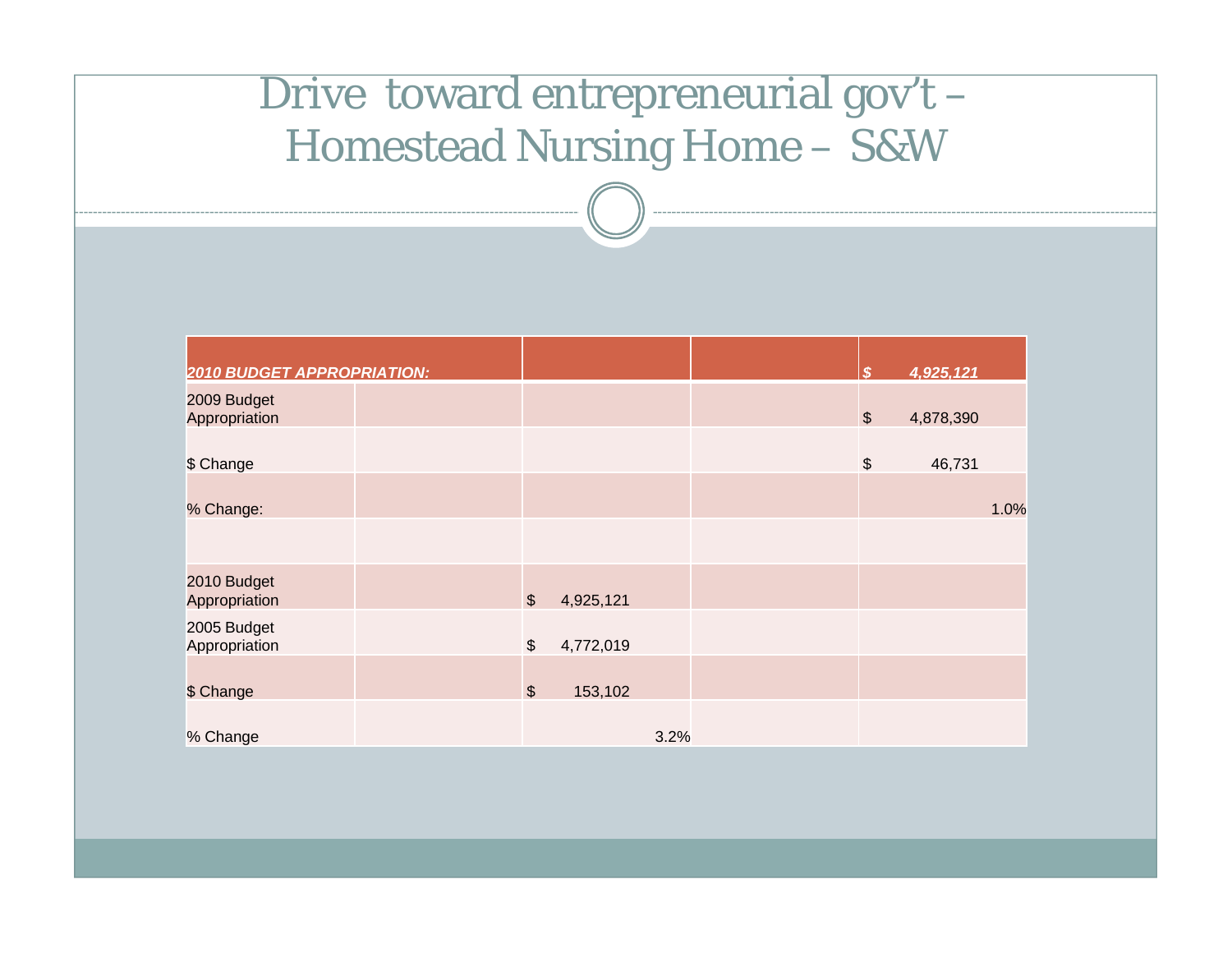#### Drive toward entrepreneurial gov't -Homestead Nursing Home – Operating

|                              |                | 2005           | 2006                      |              |                | 2007         | 2008          |              |                  | 2009         |       |
|------------------------------|----------------|----------------|---------------------------|--------------|----------------|--------------|---------------|--------------|------------------|--------------|-------|
|                              |                |                |                           |              |                |              |               |              |                  |              |       |
| <b>Budget Appropriation</b>  |                | \$1,079,495.00 | $\boldsymbol{\mathsf{S}}$ | 1,114,385.00 | $\mathfrak{S}$ | 1,120,777.00 | $\sqrt[6]{2}$ | 1,475,436.00 | $\mathcal{S}$    | 1,655,153.00 |       |
|                              |                |                |                           |              |                |              |               |              |                  |              |       |
| <b>Actual Expended</b>       | $\mathbb{S}$   | 1,097,495.47   | \$                        | 1,051,943.69 | \$             | 963,288.30   | $\frac{1}{2}$ | 1,432,825.02 | $\mathfrak{S}$   | 1,640,740.13 |       |
| Difference (App. - Exp.) \$  |                | (18,000.47)    | $\boldsymbol{\mathsf{S}}$ | 62,441.31    | $\frac{1}{2}$  | 157,488.70   | $\$\$         | 42,610.98    | $$\mathfrak{F}$$ | 14,412.87    |       |
| % Expended                   |                | 101.7%         |                           | 94.4%        |                | 85.9%        |               | 97.1%        |                  |              | 99.1% |
|                              |                |                |                           |              |                |              |               |              |                  |              |       |
|                              |                |                |                           |              |                |              |               |              |                  |              |       |
| <b>Total Budget Approp.</b>  | $\mathfrak{S}$ | 92,061,376     | \$                        | 98,126,692   | \$             | 102,912,559  | \$            | 107,848,203  | $\frac{1}{2}$    | 107,667,916  |       |
| % of Total Budget<br>Approp. |                | 1.17%          |                           | 1.14%        |                | 1.09%        |               | 1.37%        |                  |              | 1.54% |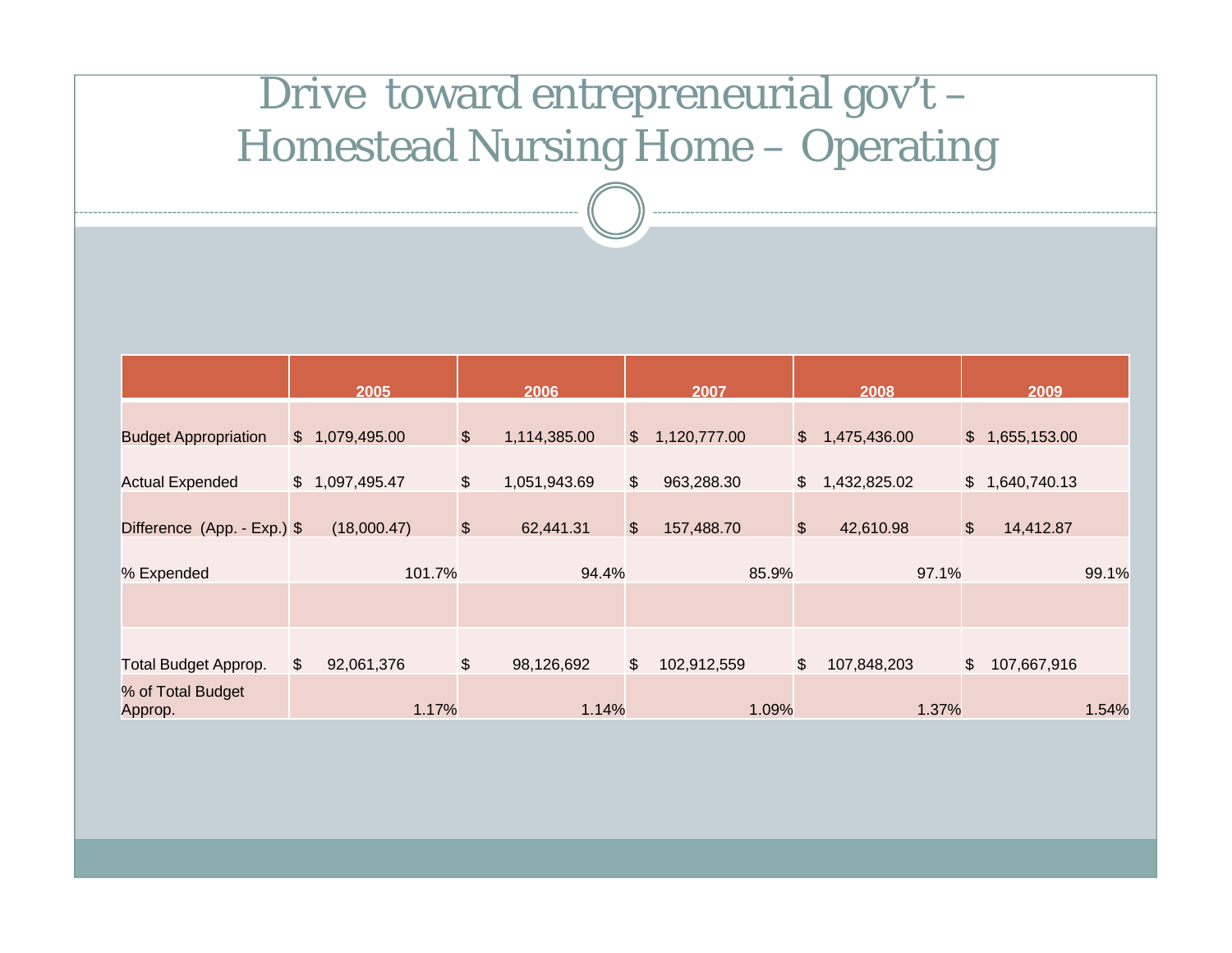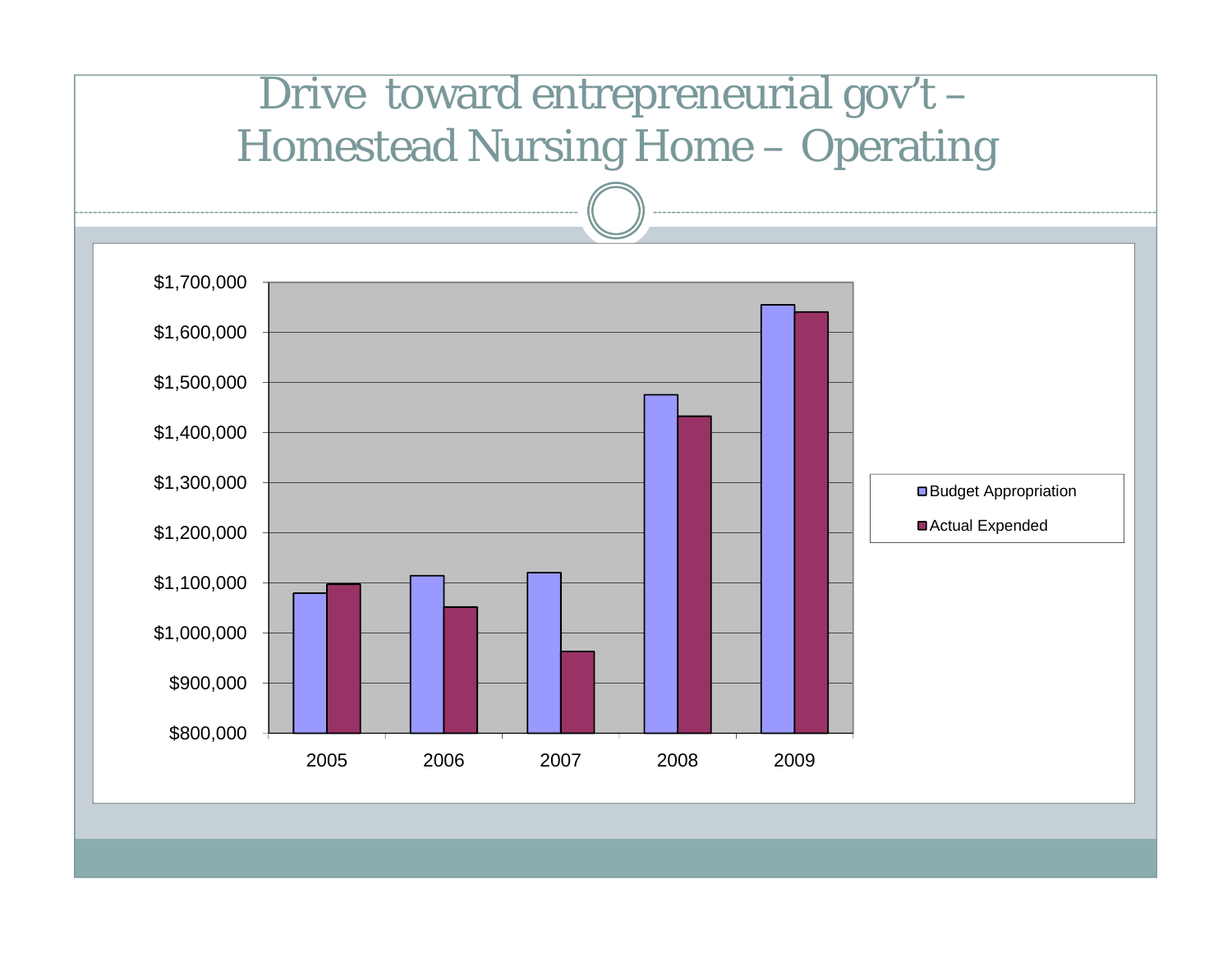#### Drive toward entrepreneurial gov't -Homestead Nursing Home – Operating

| <b>2010 BUDGET APPROPRIATION:</b> |                       |           | \$                    | 1,663,871 |      |
|-----------------------------------|-----------------------|-----------|-----------------------|-----------|------|
| 2009 Budget<br>Appropriation      |                       |           | $\boldsymbol{\theta}$ | 1,655,153 |      |
| \$ Change                         |                       |           | $\boldsymbol{\$}$     | 8,718     |      |
| % Change:                         |                       |           |                       |           | 0.5% |
|                                   |                       |           |                       |           |      |
| 2010 Budget<br>Appropriation      | $\boldsymbol{\theta}$ | 1,663,871 |                       |           |      |
| 2005 Budget<br>Appropriation      | $\boldsymbol{\theta}$ | 1,079,495 |                       |           |      |
| \$ Change                         | $\frac{1}{2}$         | 584,376   |                       |           |      |
| % Change                          |                       | 54.1%     |                       |           |      |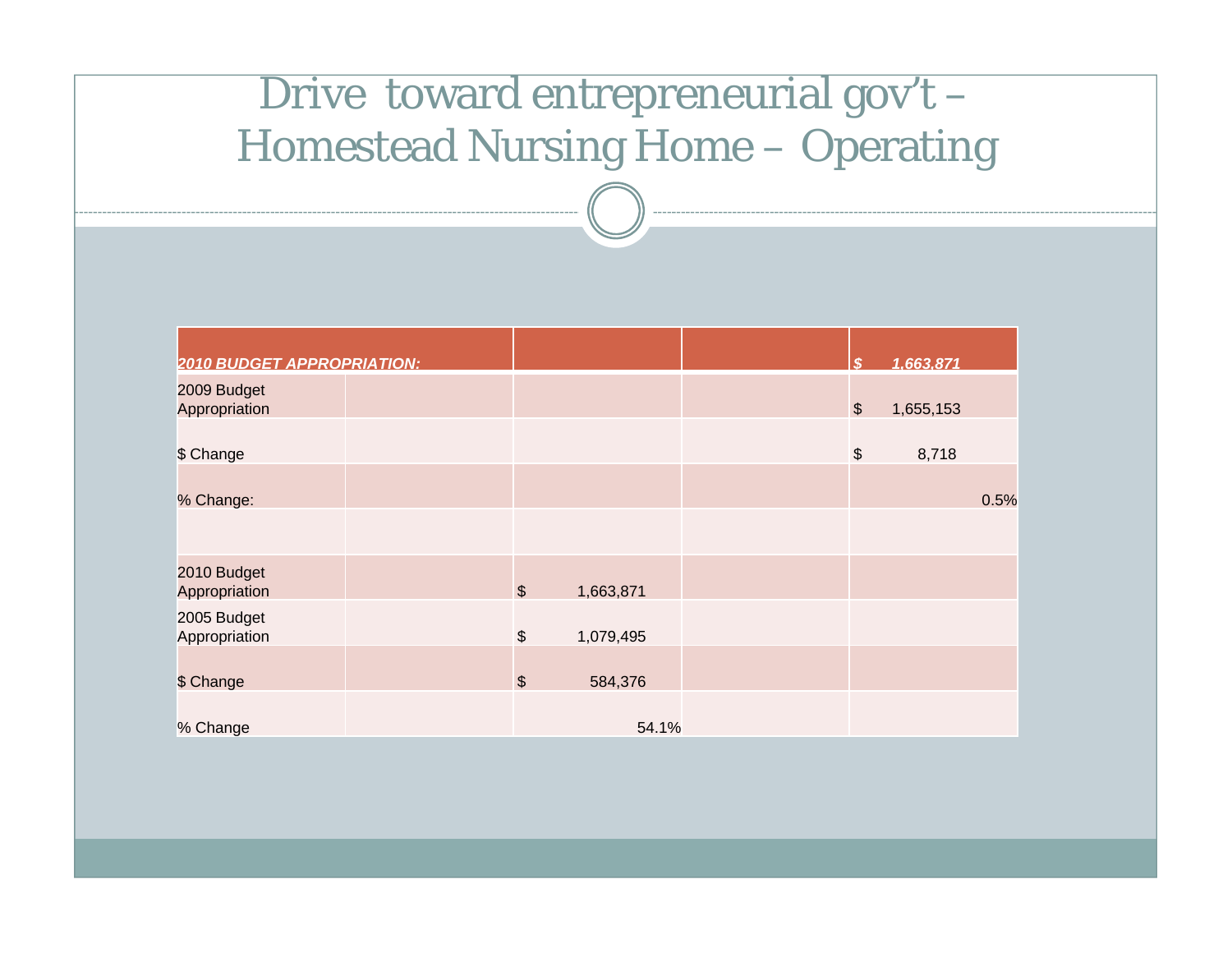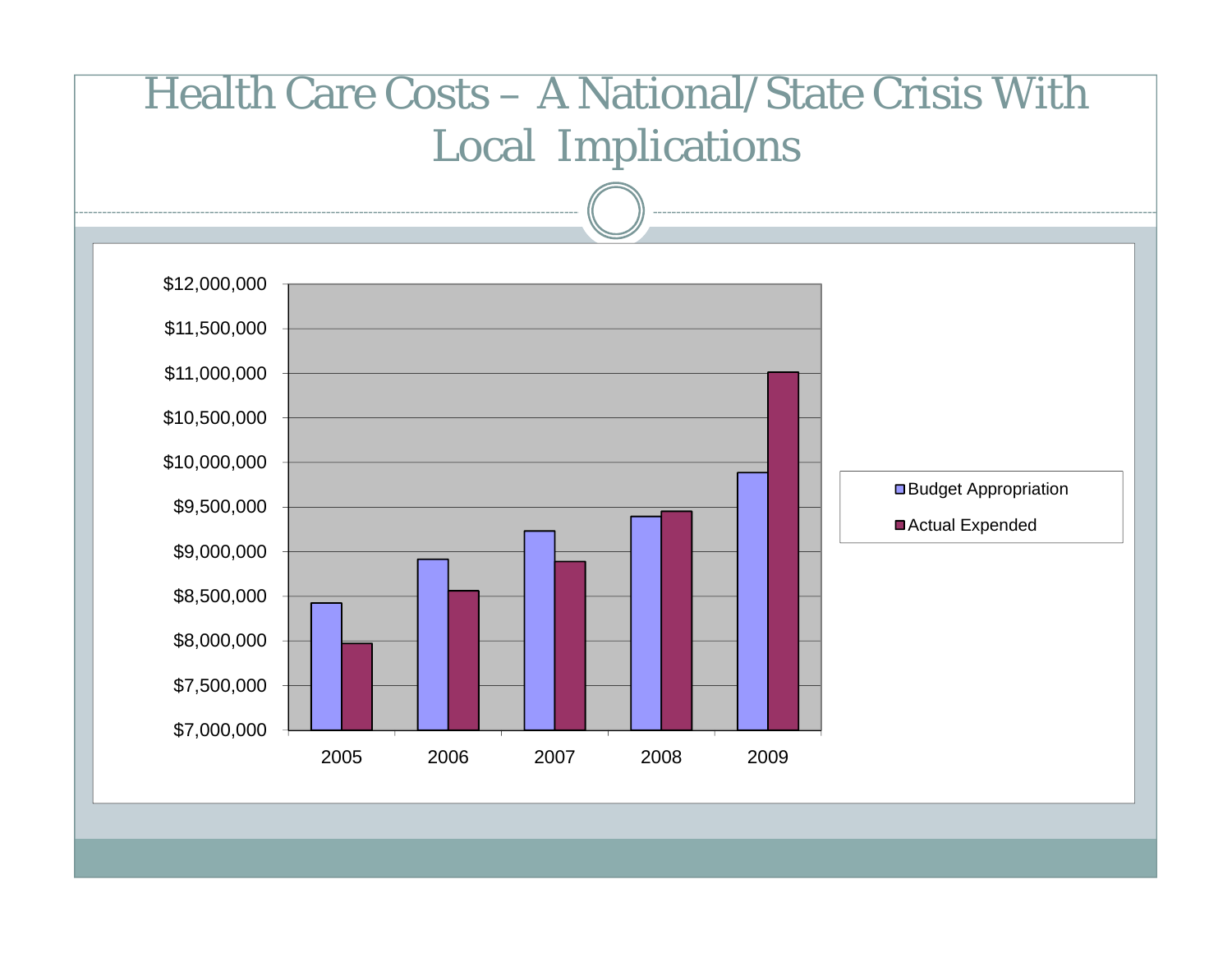|                              |                |               |                |       | $\overline{\phantom{a}}$ |       |                               |        |                              |        |
|------------------------------|----------------|---------------|----------------|-------|--------------------------|-------|-------------------------------|--------|------------------------------|--------|
|                              | 2005           |               | 2006           |       | 2007                     |       | 2008                          |        | 2009                         |        |
| <b>Budget Appropriation</b>  | \$8,425,400.00 |               | \$8,916,343.00 |       | \$9,232,083.00           |       | \$9,395,606.00                |        | \$9,887,390.00               |        |
| <b>Actual Expended</b>       | \$7,972,391.75 |               | \$8,562,726.94 |       | \$8,890,868.05           |       | \$9,452,483.83                |        | \$11,011,733.90              |        |
| Difference (App. - Exp.) \$  | 453,008.25     | $\frac{2}{3}$ | 353,616.06     |       | \$341,214.95             |       | $\frac{2}{3}$<br>(56, 877.83) |        | \$(1,124,343.90)             |        |
| % Expended                   |                | 94.6%         |                | 96.0% |                          | 96.3% |                               | 100.6% |                              | 111.4% |
|                              |                |               |                |       |                          |       |                               |        |                              |        |
| <b>Total Budget Approp.</b>  | \$92,061,376   | $\frac{1}{2}$ | 98,126,692     |       | \$102,912,559            |       | \$107,848,203                 |        | $\frac{1}{2}$<br>107,667,916 |        |
| % of Total Budget<br>Approp. |                | 9.15%         |                | 9.09% |                          | 8.97% |                               | 8.71%  |                              | 9.18%  |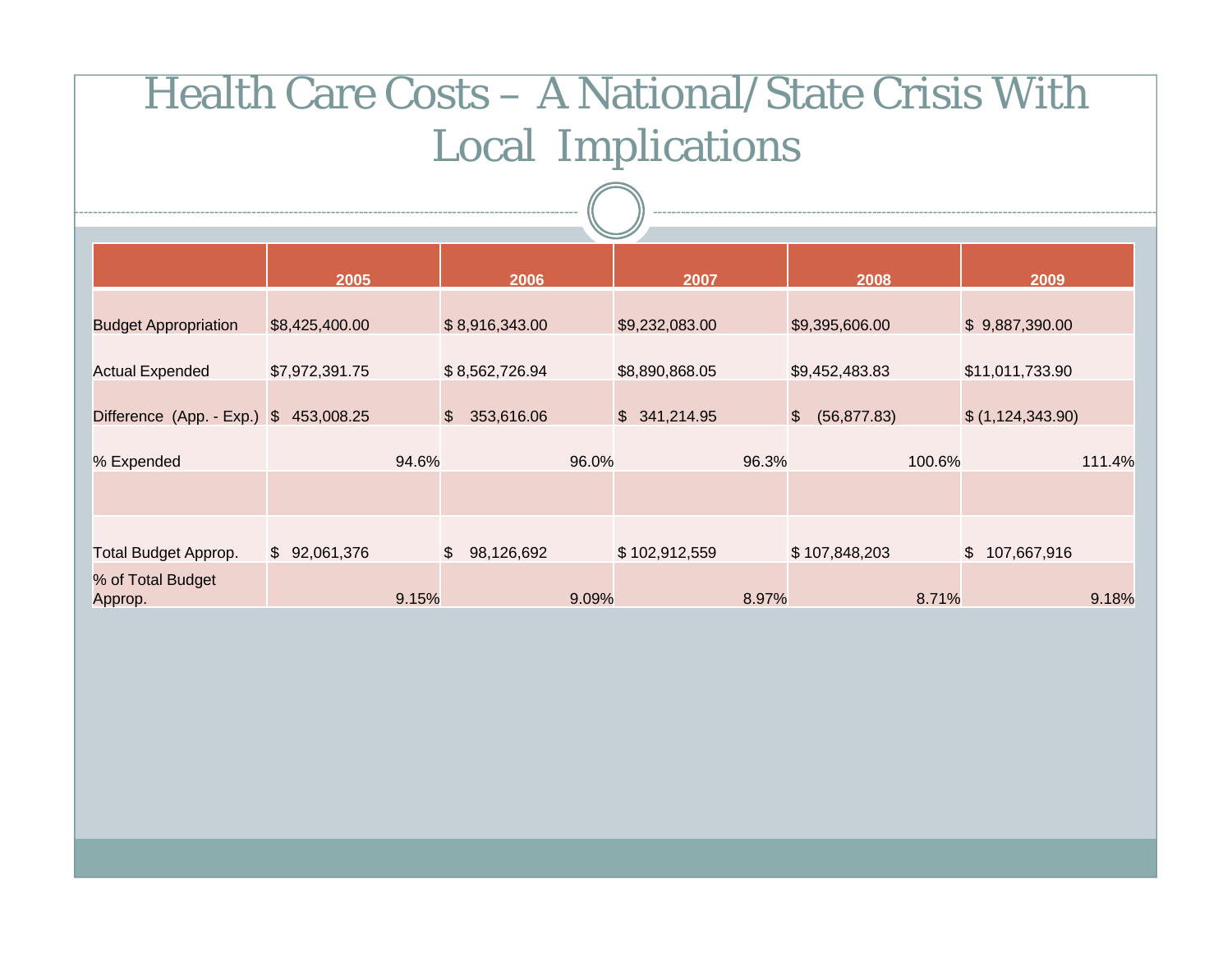| <b>2010 BUDGET APPROPRIATION:</b>  |                           |            |       | $\mathbf{s}$  | 13,542,000 |       |
|------------------------------------|---------------------------|------------|-------|---------------|------------|-------|
|                                    |                           |            |       |               |            |       |
| 2009 Budget Appropriation          |                           |            |       | $\frac{1}{2}$ | 9,887,390  |       |
|                                    |                           |            |       |               |            |       |
| \$ Change                          |                           |            |       | \$            | 3,654,610  |       |
|                                    |                           |            |       |               |            |       |
| % Change:                          |                           |            |       |               |            | 37.0% |
|                                    |                           |            |       |               |            |       |
|                                    |                           |            |       |               |            |       |
|                                    |                           |            |       |               |            |       |
| Proposed 2010 Budget Appropriation | $\frac{1}{2}$             | 13,542,000 |       |               |            |       |
|                                    |                           |            |       |               |            |       |
| 2005 Budget Appropriation          | $$\mathfrak{F}$$          | 8,425,400  |       |               |            |       |
|                                    |                           |            |       |               |            |       |
| \$ Change                          | $\boldsymbol{\mathsf{S}}$ | 5,116,600  |       |               |            |       |
|                                    |                           |            |       |               |            |       |
| % Change                           |                           |            | 60.7% |               |            |       |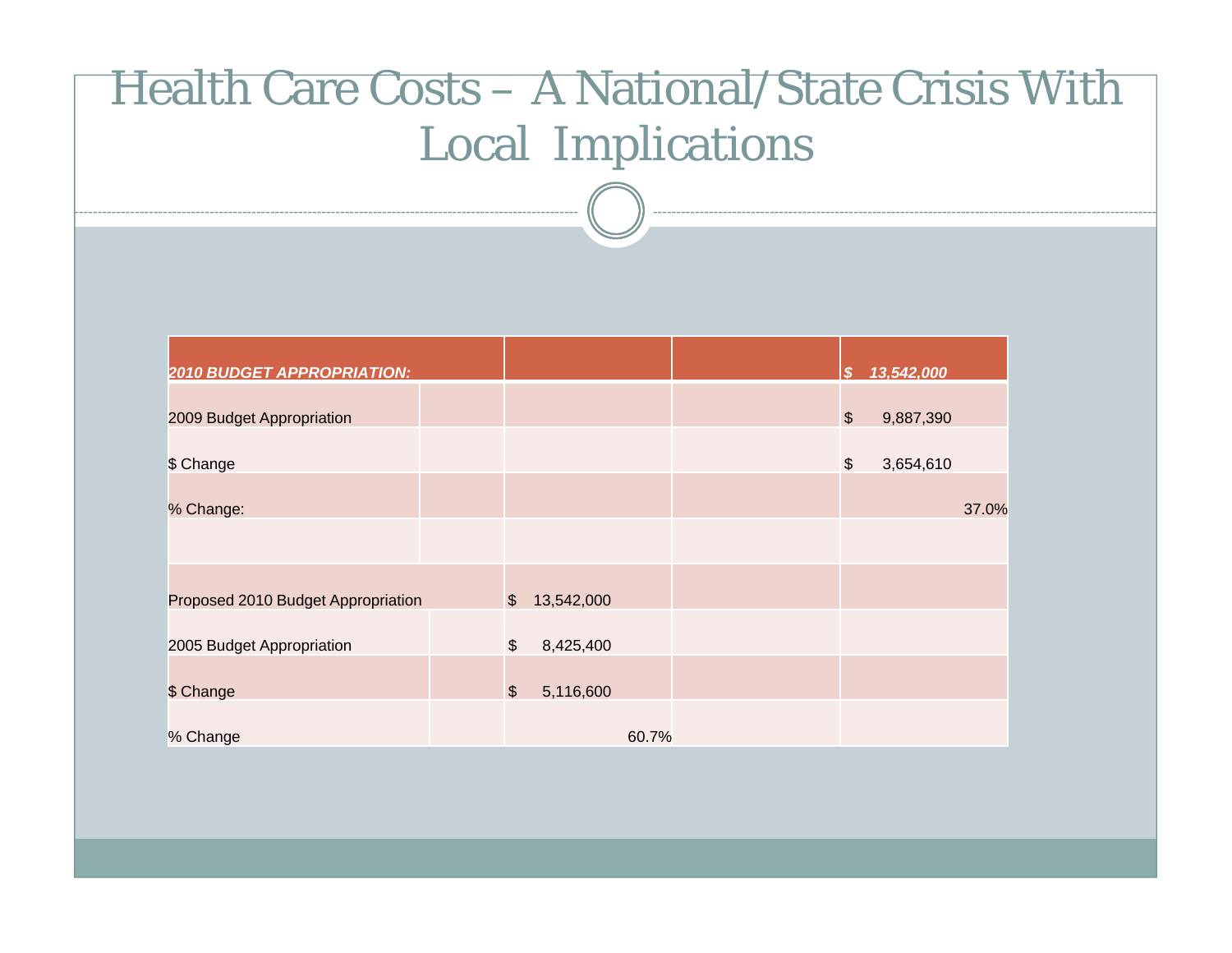- Current fund levy up \$3.7M overall Health benefits up \$3.65M
- The cost drivers
	- { Claims exceeding \$25K
	- { In patient/out patient hospital claims
	- { Frequency of claims
	- { Pharmaceuticals to treat obesity related illness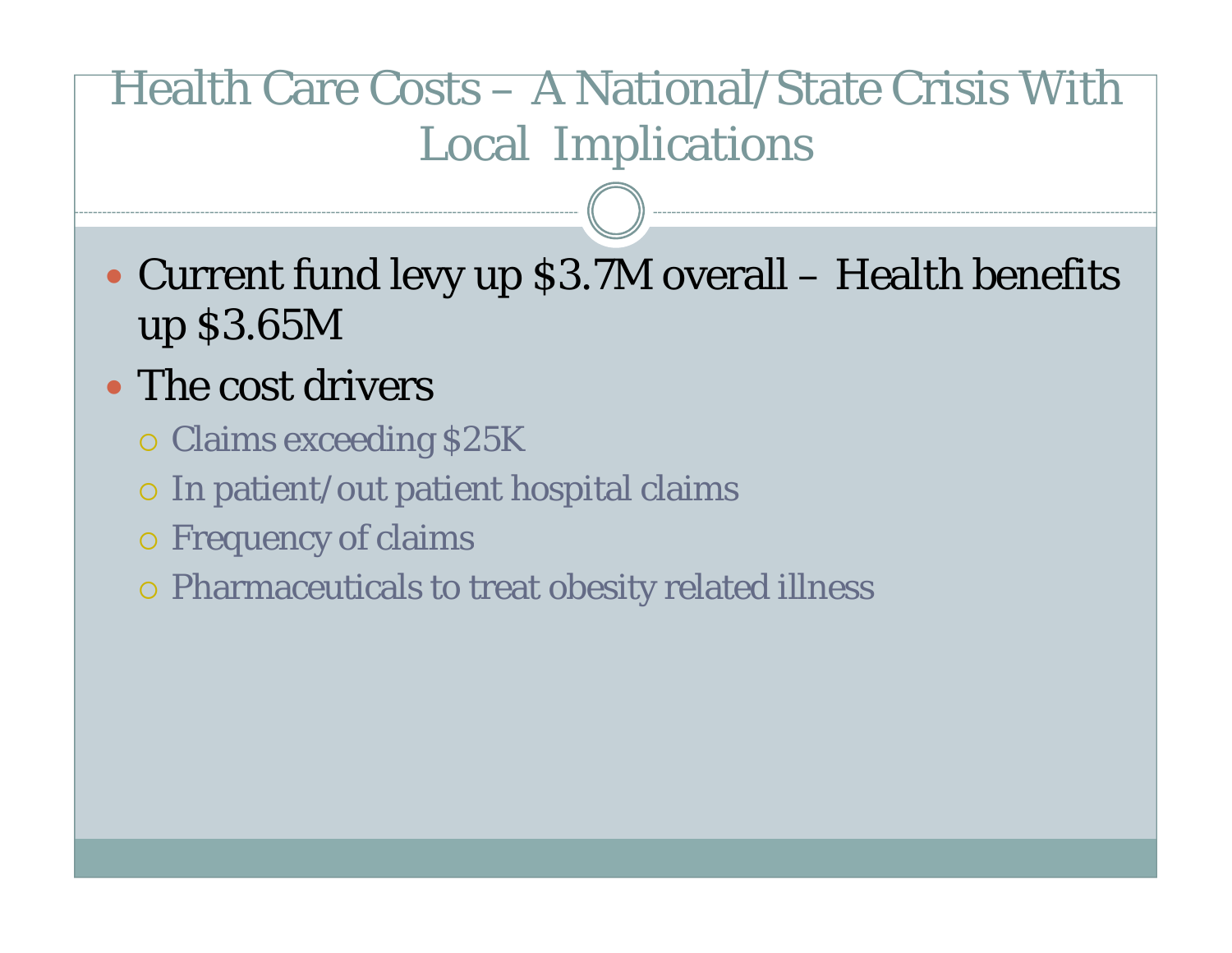#### • Moving forward

- $\,$  2011 Health Insurance meeting begin 4/27/10
- { Conformance to State mandated employee contribution
- **O** Consideration of State Health Benefits Plan and Private Insurance Carriers
- $\circ$  Targeted plan modifications to address cost drivers
- { Cigna Metabolic Syndrome Improvement Program as part of a targeted wellness program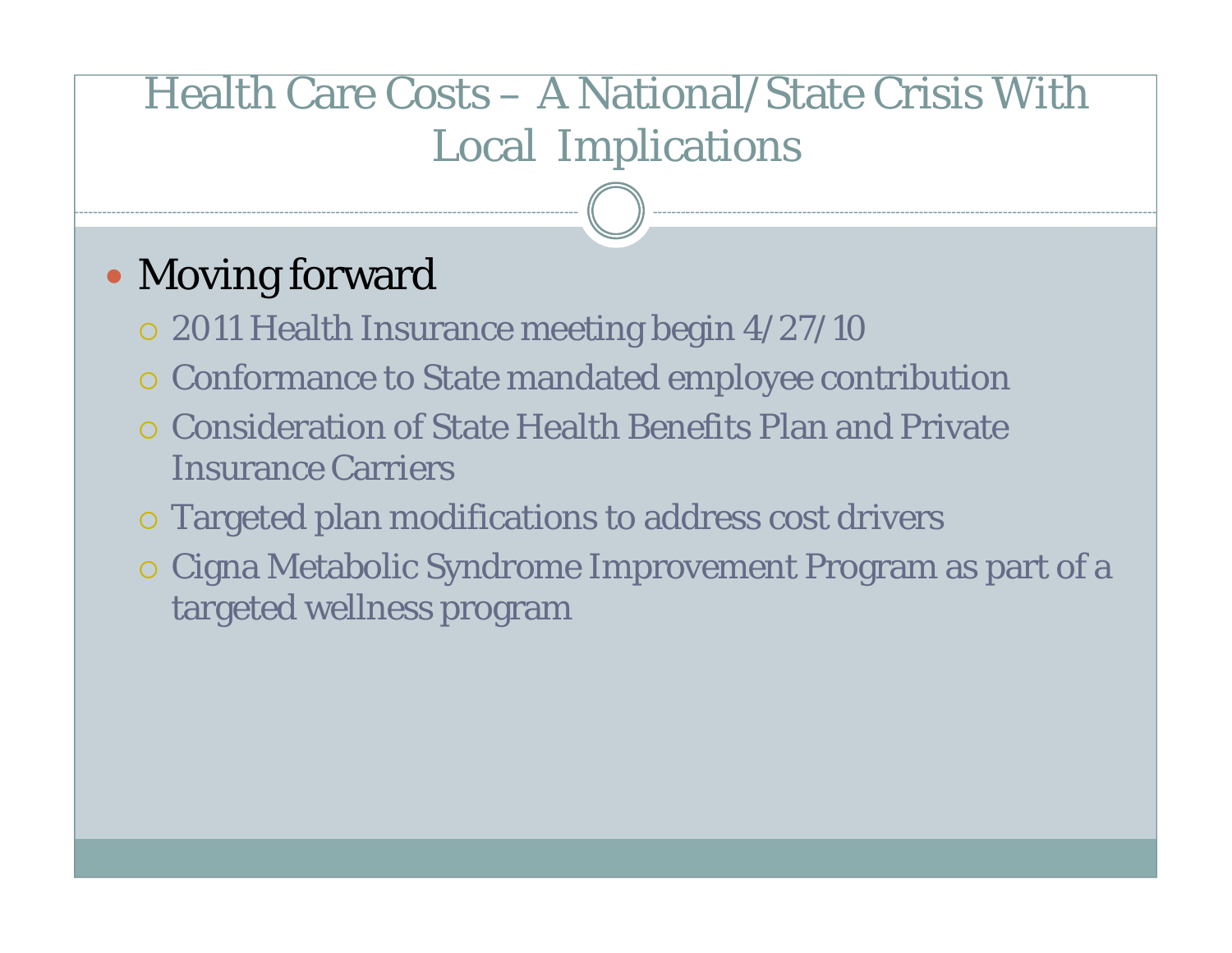### The Cost of Education

|                              | 2005                         |        | 2006                        |        | 2007                         |        | 2008                         | 2009                                  |        |
|------------------------------|------------------------------|--------|-----------------------------|--------|------------------------------|--------|------------------------------|---------------------------------------|--------|
| <b>Budget Appropriation</b>  | \$12,712,952.00              |        | \$13,155,630.00             |        | \$14,081,468.00              |        | \$14,583,434.00              | \$14,965,294.00                       |        |
| <b>Actual Expended</b>       | \$12,584,452.05              |        | \$12,982,410.37             |        | \$13,842,381.43              |        | \$14,472,096.22              | \$14,778,231.83                       |        |
| Difference (App. - Exp.) \$  | 128,499.95                   |        | $\sqrt{2}$<br>173,219.63    |        | 239,086.57<br>$\mathfrak{S}$ |        | 111,337.78<br>$\mathfrak{S}$ | $\sqrt[6]{\frac{1}{2}}$<br>187,062.17 |        |
| % Expended                   |                              | 99.0%  |                             | 98.7%  |                              | 98.3%  | 99.2%                        |                                       | 98.8%  |
|                              |                              |        |                             |        |                              |        |                              |                                       |        |
| <b>Total Budget Approp.</b>  | 92,061,376<br>$\mathfrak{S}$ |        | $\frac{1}{2}$<br>98,126,692 |        | \$102,912,559                |        | \$107,848,203                | \$<br>107,667,916                     |        |
| % of Total Budget<br>Approp. |                              | 13.81% |                             | 13.41% |                              | 13.68% | 13.52%                       |                                       | 13.90% |
| <b>Total Tax Levy</b>        | \$59,448,760.00              |        | \$62,706,160.00             |        | \$65,685,231.00              |        | \$68,490,715.00              | \$71,507,294.00                       |        |
| % of Total Tax Levy          |                              | 21.38% |                             | 20.98% |                              | 21.44% | 21.29%                       |                                       | 20.93% |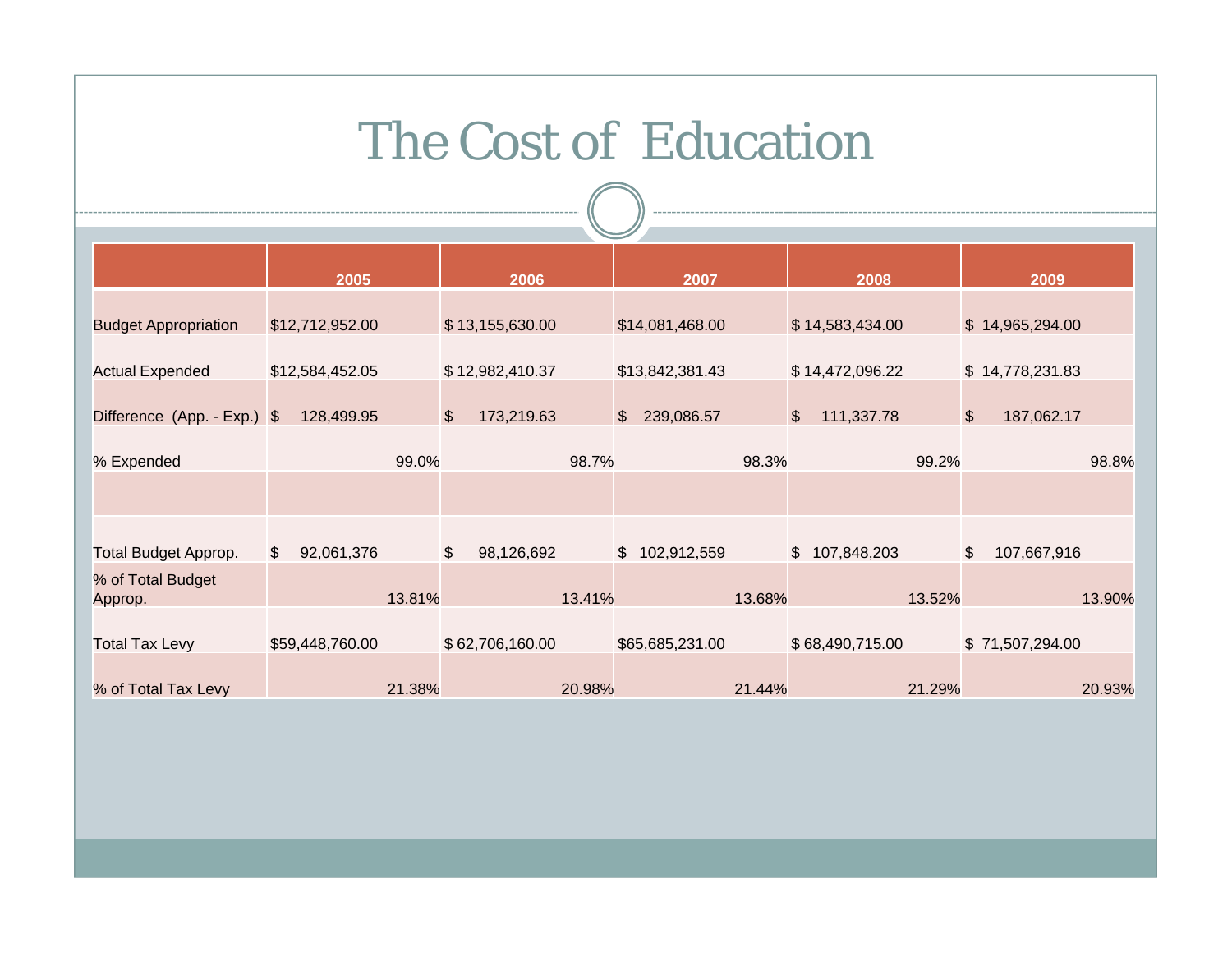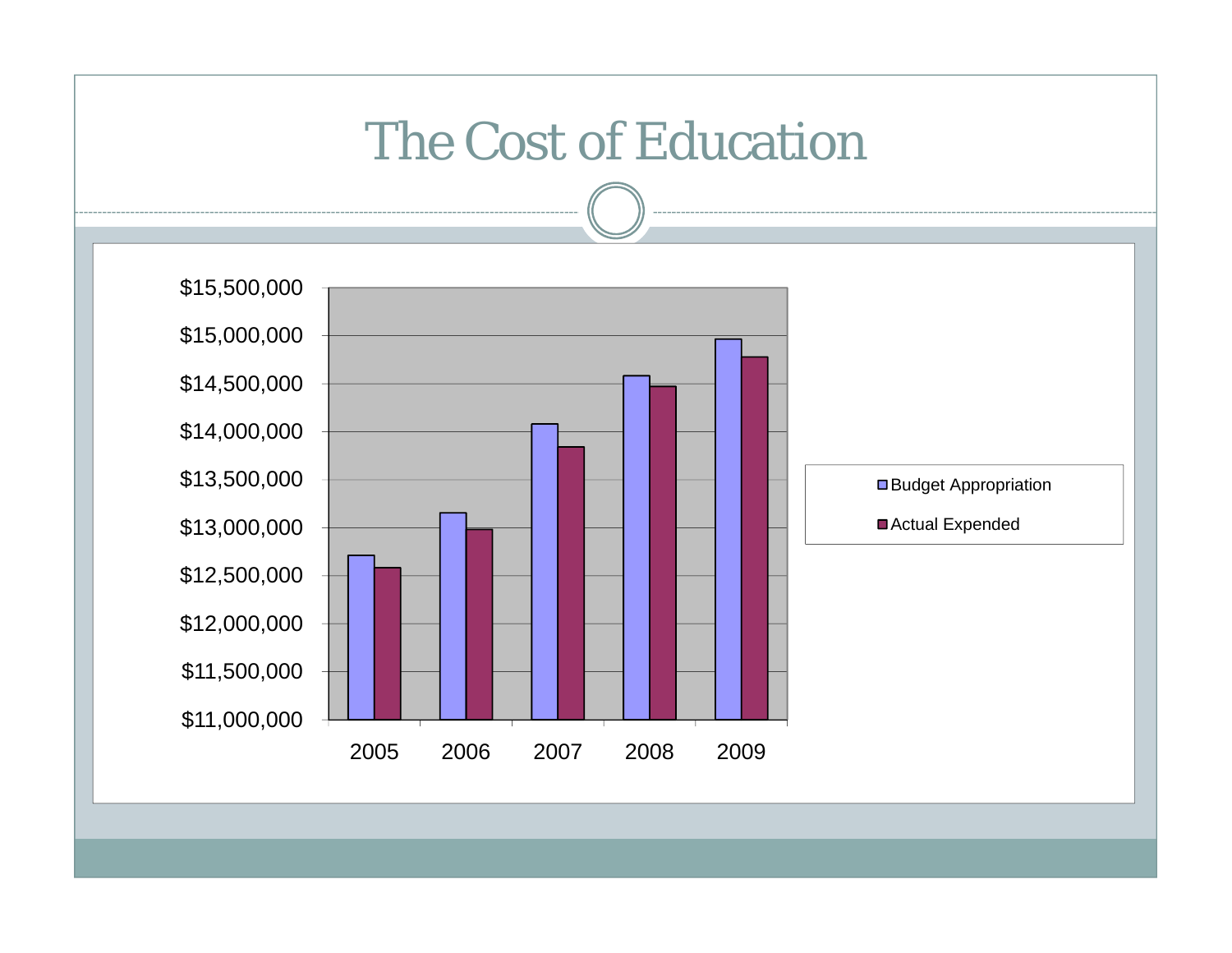### The Cost of Education

| <b>2010 BUDGET APPROPRIATION:</b> |                  |            |  | ድ                         | 15,167,410 |      |
|-----------------------------------|------------------|------------|--|---------------------------|------------|------|
| 2009 Budget Appropriation         |                  |            |  | $\boldsymbol{\mathsf{S}}$ | 14,965,294 |      |
| \$ Change                         |                  |            |  | \$                        | 202,116    |      |
| % Change:                         |                  |            |  |                           |            | 1.3% |
|                                   |                  |            |  |                           |            |      |
| 2010 Budget Appropriation         | $\sqrt{2}$       | 15,167,410 |  |                           |            |      |
|                                   |                  |            |  |                           |            |      |
| 2005 Budget Appropriation         | $$\mathfrak{F}$$ | 12,712,952 |  |                           |            |      |
| \$ Change                         | $\frac{1}{2}$    | 2,454,458  |  |                           |            |      |
| % Change                          |                  | 19.3%      |  |                           |            |      |
|                                   |                  |            |  |                           |            |      |
| Projected % of 2010 Tax Levy      |                  | 20.17%     |  |                           |            |      |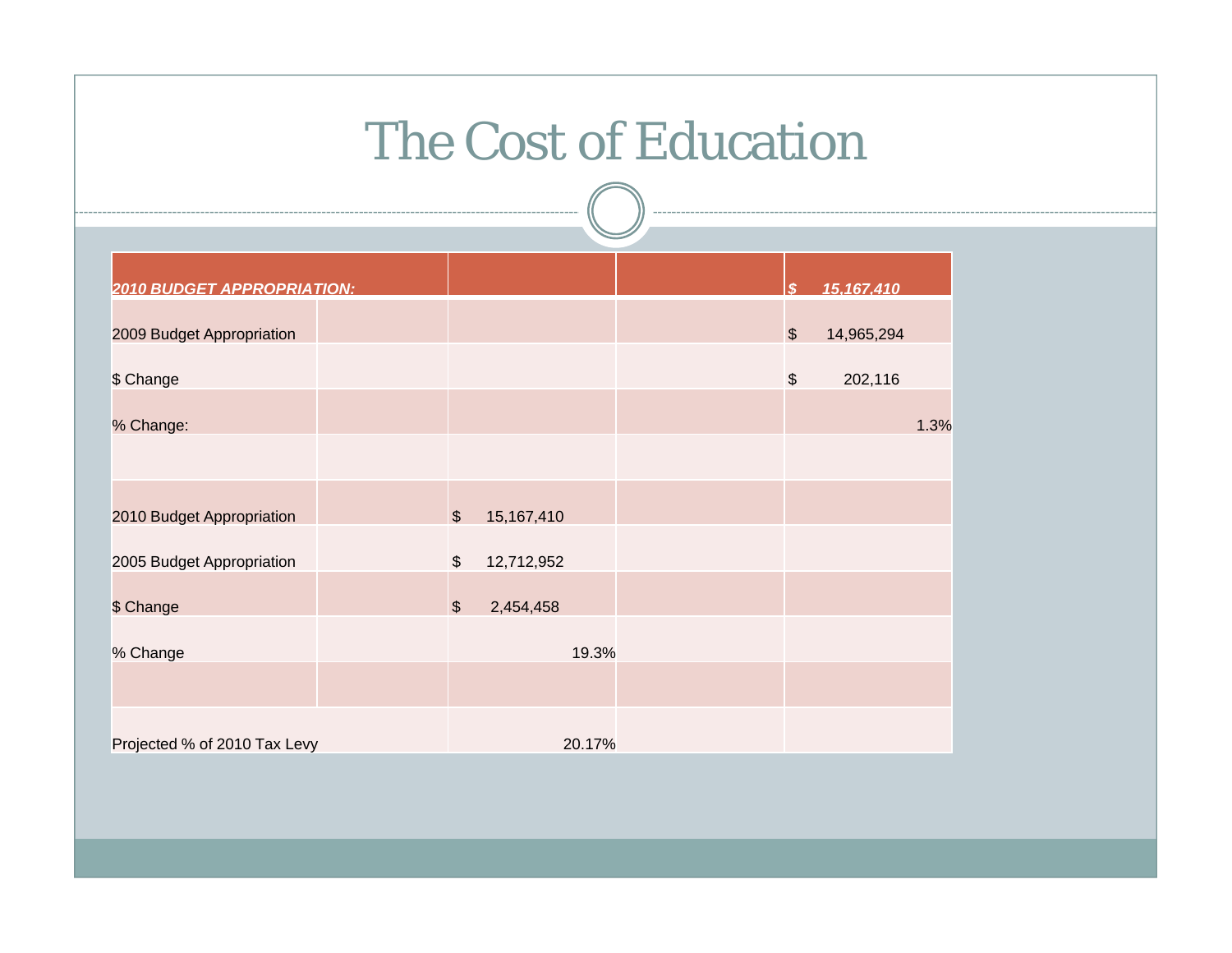# The Cost of Public Safety

|                                                                                                  |                | 2010        |        |                      | 2009        |        |    | \$ change  | % change |  |  |  |  |
|--------------------------------------------------------------------------------------------------|----------------|-------------|--------|----------------------|-------------|--------|----|------------|----------|--|--|--|--|
| Prosecutor S&W                                                                                   | $\zeta$        | 3,925,039   |        | \$                   | 3,766,250   |        | \$ | 158,789    | 4.2%     |  |  |  |  |
| <b>Prosecutor Operating</b>                                                                      | \$             | 599,395     |        | \$                   | 599,395     |        |    |            | 0.0%     |  |  |  |  |
| <b>Sheriff Regulation S&amp;W</b>                                                                | $\zeta$        | 1,941,118   |        | $\zeta$              | 1,866,127   |        | \$ | 74,991     | 4.0%     |  |  |  |  |
| <b>Sheriff Regulation Operating</b>                                                              | \$             | 294,889     |        | \$                   | 294,889     |        | \$ |            | 0.0%     |  |  |  |  |
| <b>Sheriff Judicial S&amp;W</b>                                                                  | $\zeta$        | 1,868,330   |        | \$                   | 1,751,112   |        | \$ | 117,218    | 6.7%     |  |  |  |  |
| <b>Sheriff Judicial Operating</b>                                                                | \$             | 84,635      |        | \$                   | 84,035      |        | \$ | 600        | 0.7%     |  |  |  |  |
| <b>Fire Marshall S&amp;W</b>                                                                     | $\zeta$        | 50,179      |        | \$                   | 49,276      |        | \$ | 903        | 1.8%     |  |  |  |  |
| <b>Fire Marshall Operating</b>                                                                   | $\zeta$        | 23,412      |        | \$                   | 23,412      |        | \$ |            | 0.0%     |  |  |  |  |
| <b>Emergency Management</b><br><b>S&amp;W</b>                                                    | \$             | 113,248     |        | $\zeta$              | 108,918     |        | \$ | 4,330      | 4.0%     |  |  |  |  |
| <b>Emergency Management</b>                                                                      |                |             |        |                      |             |        |    |            |          |  |  |  |  |
| Operating                                                                                        | \$             | 47,945      |        | \$                   | 47,945      |        | \$ |            | 0.0%     |  |  |  |  |
| Jail S&W                                                                                         | \$             | 7,101,860   |        | $\boldsymbol{\zeta}$ | 6,752,395   |        | \$ | 349,465    | 5.2%     |  |  |  |  |
| <b>Jail Operating</b>                                                                            | \$             | 1,673,453   |        | \$                   | 1,673,453   |        | \$ |            | 0.0%     |  |  |  |  |
| Juvenile Detention S&W                                                                           | \$             | 351,898     |        | $\zeta$              | 1,043,891   |        | \$ | (691, 993) | $-66.3%$ |  |  |  |  |
| Juvenile Detention Operating \$                                                                  |                | 462,260     |        | \$                   | 360,535     |        | \$ | 101,725    | 28.2%    |  |  |  |  |
| <b>Public Safety Training</b><br>Academy (SCCC)                                                  | Ş              | 300,000     |        | \$                   | 280,000     |        | \$ | 20,000     | 7.1%     |  |  |  |  |
| Total Public Safety*                                                                             | \$             | 18,837,661  |        | \$                   | 18,701,633  |        | \$ | 136,028    | 0.7%     |  |  |  |  |
| <b>Total County Budget</b>                                                                       | $\mathfrak{S}$ | 111,095,647 |        | \$                   | 107,966,355 |        |    |            |          |  |  |  |  |
| % of County Budget                                                                               |                |             | 16.96% |                      |             | 17.32% |    |            |          |  |  |  |  |
| *does not include fringe benefit cost (health ins., pension, social security and facility costs) |                |             |        |                      |             |        |    |            |          |  |  |  |  |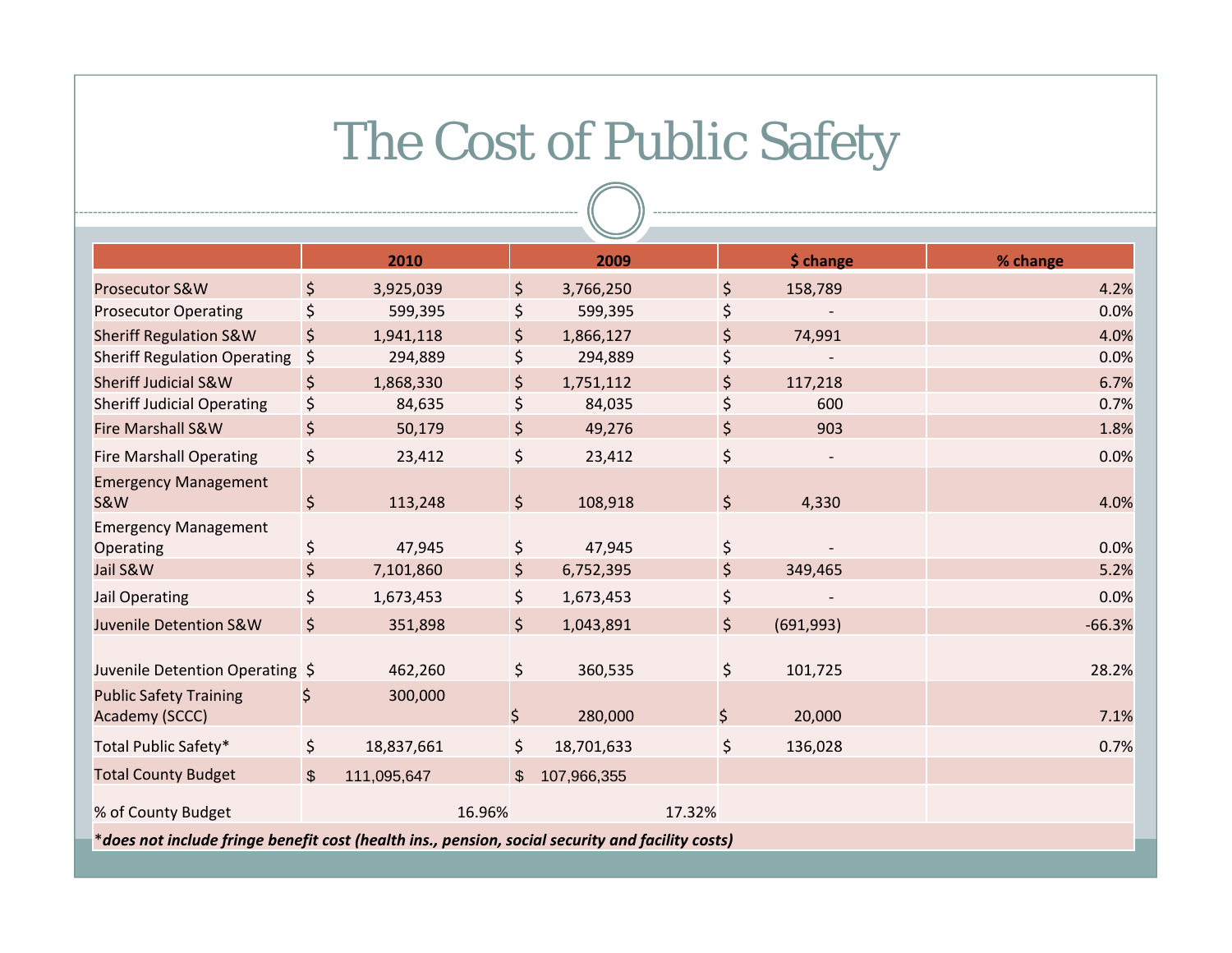### State Cost Shifting

- Aid for County Patients in Psychiatric Institutions
	- { 2008 County paid 10% of patient costs
	- { 2010 County pays 15% of patient costs
	- $\circ$  Cost share increase of \$547,000 from 2008 to 2010 (from \$223,915 to \$771,008)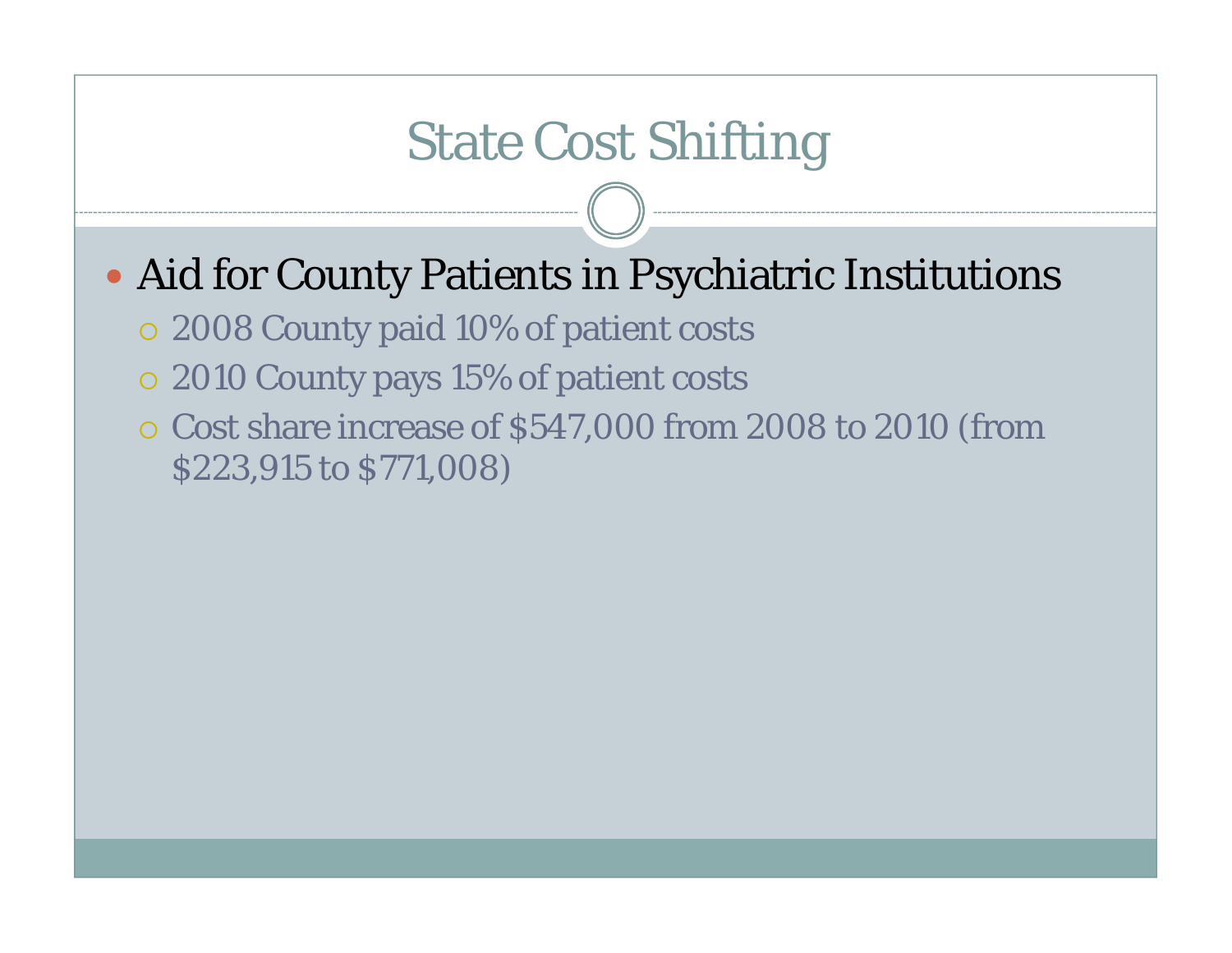#### Summaries - Revenue

|                                   |                         |               | $\overline{\phantom{a}}$ |               |                          |           |
|-----------------------------------|-------------------------|---------------|--------------------------|---------------|--------------------------|-----------|
|                                   |                         | $%$ of        |                          | $%$ of        | \$ Change                | % Change  |
| <b>Revenue Source</b>             | 2010                    | <b>Budget</b> | 2009                     | <b>Budget</b> | 09 to 10                 | 09 to 10  |
|                                   |                         |               |                          |               |                          |           |
| <b>Surplus Anticipated</b>        | 7,867,523<br>$\sqrt{3}$ |               | 7.1% \$7,898,000         | $7.3\%$ \$    | (62,000)                 | $-0.79%$  |
| <b>Local Revenues</b>             | \$2,078,841             |               | 1.9% \$2,367,660         |               | 2.2% \$ (288,819)        | $-12.20%$ |
| <b>State Aid</b>                  | \$11,556,743            |               | 10.4% \$11,833,471       |               | 11.0% \$ (276,728)       | $-2.34%$  |
| <b>State Assumption</b>           | \$4,988,433             |               | 4.5% \$4,844,786         |               | 4.5% \$143,647           | 2.96%     |
| Other Special Items \$            | 3,898,969               |               | 3.5% \$ 3,988,069        | $3.7\%$ \$    | (89, 100)                | $-2.23%$  |
| Revenues w/Offset<br>Approp.      | \$5,527,075             |               | 5.0% \$ 5,527,075        | $5.1\%$ \$    | $\overline{\phantom{a}}$ | 0.00%     |
| County Purpose Tax* \$ 75,209,586 |                         |               | 67.7% \$71,507,294       |               | 66.2% \$3,702,292        | 5.18%     |
|                                   |                         |               |                          |               |                          |           |
| <b>Total Revenue</b>              | \$111,095,647           |               | 100% \$107,966,355       |               | 100% \$3,129,292         | 2.90%     |
|                                   |                         |               |                          |               |                          |           |
|                                   |                         |               |                          |               |                          |           |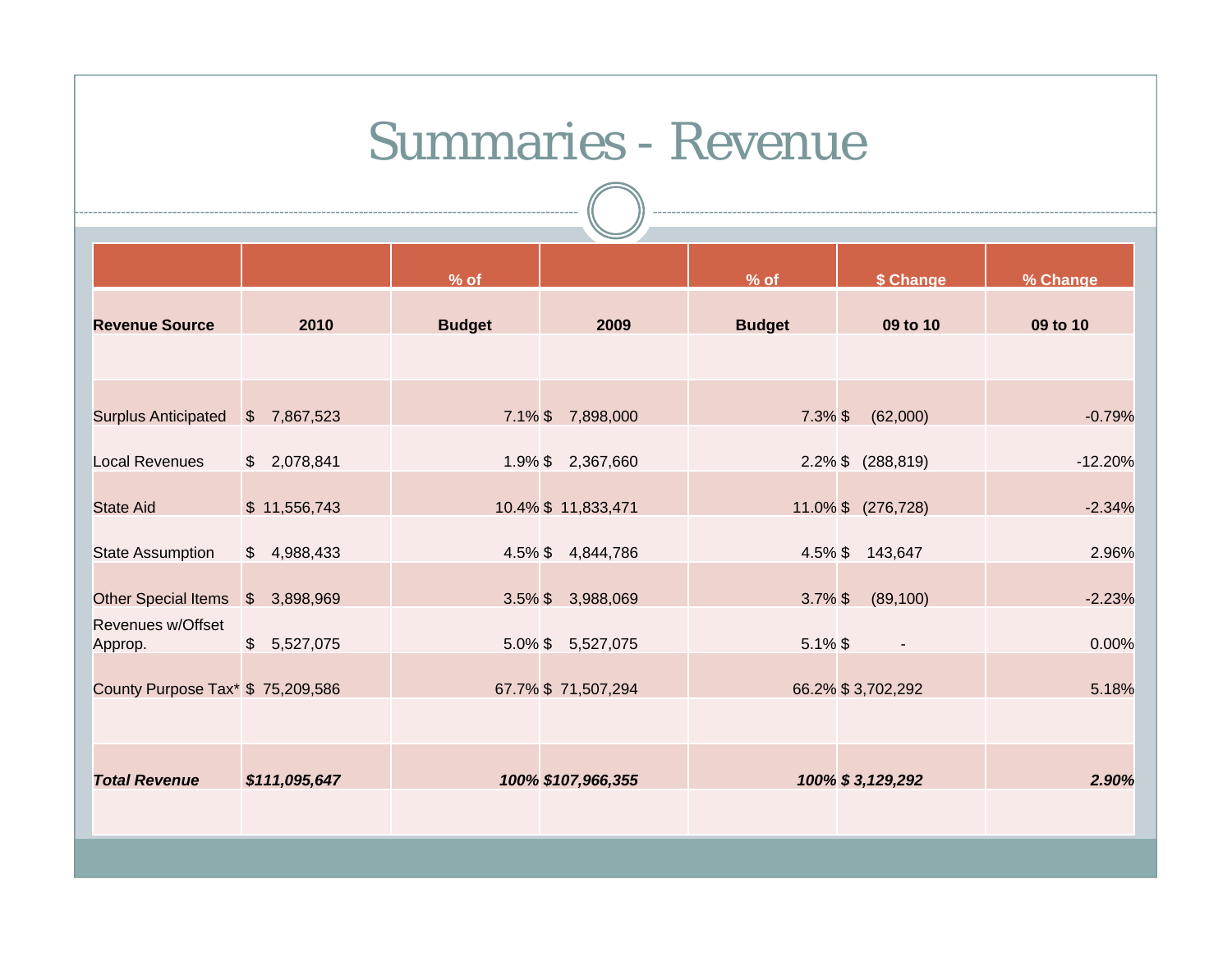#### Summaries - Revenue

|                                  |                            | $%$ of        |                  | $%$ of        | \$ Change          | % Change |
|----------------------------------|----------------------------|---------------|------------------|---------------|--------------------|----------|
| <b>Local Revenue</b>             | 2010                       | <b>Budget</b> | 2009             | <b>Budget</b> | 09 to 10           | 09 to 10 |
| <b>County Clerk</b>              | $\frac{1}{2}$<br>1,209,073 | 58.2% \$      | 1,403,717        |               | 59.3% \$ (194,644) | $-13.9%$ |
| Surrogate                        | $\frac{1}{2}$<br>84,566    | $4.1\%$ \$    | 83,143           | $3.5\%$ \$    | 1,423              | 1.7%     |
| Sheriff                          | $\frac{1}{2}$<br>233,480   | $11.2\%$ \$   | 350,000          |               | 14.8% \$ (116,520) | $-33.3%$ |
| <b>Fines</b>                     | $\mathfrak{S}$<br>83,508   | $4.0\%$ \$    | 92,800           | $3.9\%$ \$    | (9,292)            | $-10.0%$ |
| Interest on<br>Investments       | $\frac{1}{2}$<br>375,000   | 18.0% \$      | 375,000          | 15.8% \$      | $\blacksquare$     | 0.0%     |
| <b>Rental - County</b><br>Bldgs. | $\frac{1}{2}$<br>93,214    | $4.5\%$ \$    | 63,000           | $2.7\%$ \$    | 30,214             | 48.0%    |
|                                  |                            |               |                  |               |                    |          |
| <b>Total Revenue</b>             | \$2,078,841                |               | 100% \$2,367,660 |               | 100% \$ (288,819)  | $-12.2%$ |
|                                  |                            |               |                  |               |                    |          |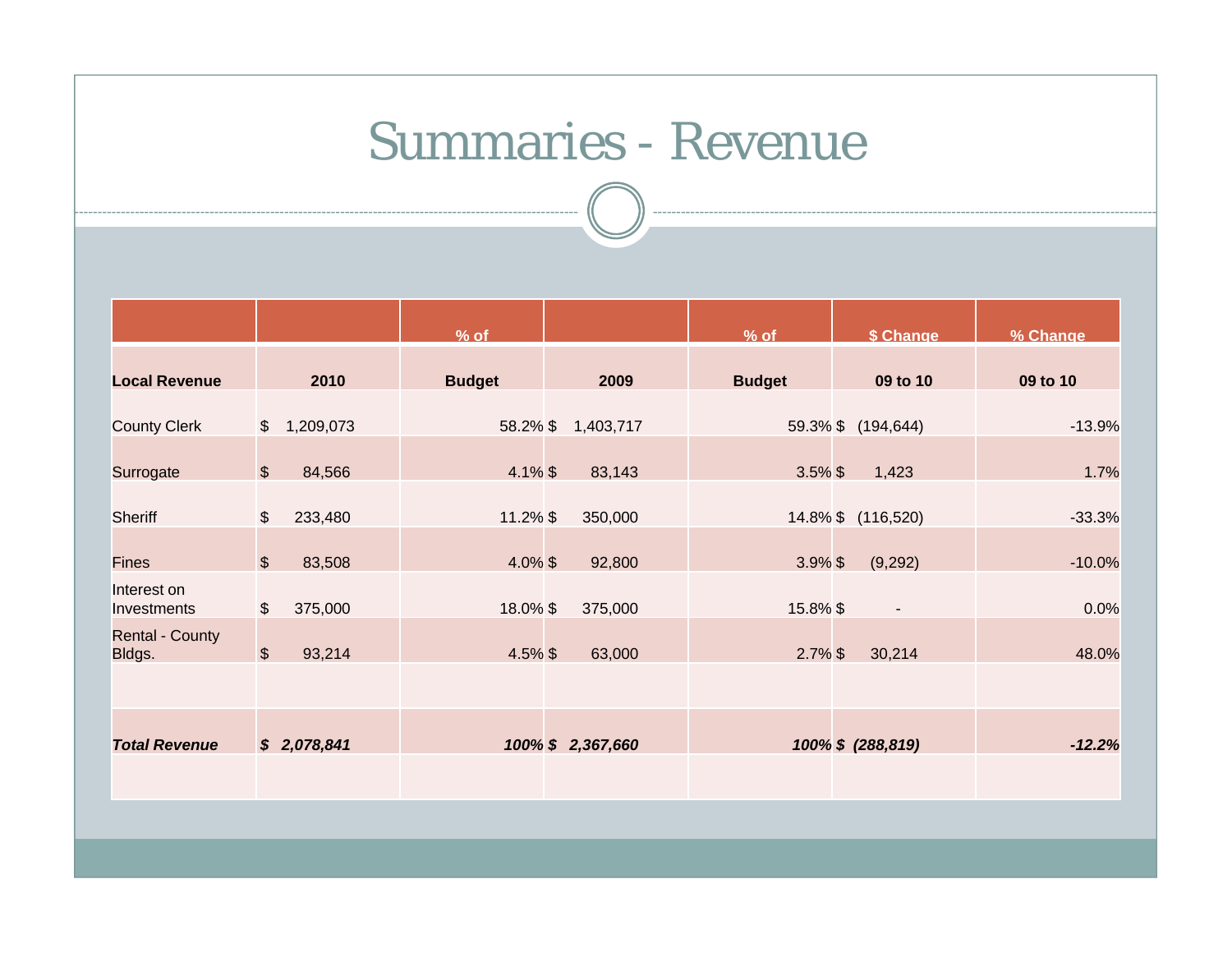# Summaries - Surplus

|                                                          |                | 2005       |                | 2006       |                  | 2007          | 2008                       |                           | 2009       |  |  |
|----------------------------------------------------------|----------------|------------|----------------|------------|------------------|---------------|----------------------------|---------------------------|------------|--|--|
|                                                          |                |            |                |            |                  |               |                            |                           |            |  |  |
| <b>Statutory Excess</b>                                  |                |            |                |            |                  |               |                            |                           |            |  |  |
|                                                          |                |            |                |            |                  |               |                            |                           |            |  |  |
| to Fund Balance                                          | $\mathfrak{S}$ | 8,155,250  | $\mathfrak{S}$ | 7,402,482  | $\mathfrak{S}$   | 9,196,518     | 8,967,960<br>$\mathcal{S}$ | \$                        | 5,694,872  |  |  |
|                                                          |                |            |                |            |                  |               |                            |                           |            |  |  |
| <b>Fund Balance Prior Jan.</b>                           | \$             | 10,592,653 | $\sqrt{3}$     | 13,669,704 |                  | \$14,824,181  | \$17,030,018               | $\$\$                     | 18,036,286 |  |  |
|                                                          |                |            |                |            |                  |               |                            |                           |            |  |  |
| <b>Total Statutory Excess +</b>                          |                |            |                |            |                  |               |                            |                           |            |  |  |
|                                                          |                |            |                |            |                  |               |                            |                           |            |  |  |
| <b>Fund Balance Prior Jan.</b>                           | $\mathbb{S}$   | 18,747,903 | $\mathfrak{S}$ | 21,072,186 |                  | \$ 24,020,699 | \$25,997,978               | $\mathcal{S}$             | 23,731,158 |  |  |
|                                                          |                |            |                |            |                  |               |                            |                           |            |  |  |
| <b>Decreased by Utilization</b>                          |                |            |                |            |                  |               |                            |                           |            |  |  |
|                                                          |                |            |                |            |                  |               |                            |                           |            |  |  |
| as Anticipated Revenue                                   | $\mathfrak{S}$ | 5,078,199  | $\sqrt{2}$     | 6,248,005  | $\mathbb{S}$     | 6,990,681     | 7,961,692<br>$\mathbb{S}$  | $\boldsymbol{\mathsf{S}}$ | 7,898,000  |  |  |
|                                                          |                |            |                |            |                  |               |                            |                           |            |  |  |
| <b>Fund Balance December 31 \$</b>                       |                | 13,669,704 | $\mathfrak{S}$ | 14,824,181 |                  | \$17,030,018  | \$18,036,286               | \$                        | 15,833,158 |  |  |
| <b>Average Statutory Excess to Fund Balance</b>          |                |            |                |            |                  |               |                            |                           |            |  |  |
| 2005-2009                                                |                |            |                |            | $\boldsymbol{s}$ | 7,883,416     |                            |                           |            |  |  |
| Average Use of Fund Balance as Budget Revenue 2005-2009: |                |            |                |            |                  |               |                            |                           |            |  |  |
|                                                          |                |            |                |            |                  | \$6,835,315   |                            |                           |            |  |  |
| Average Fund Balance December 31 2005-<br>2009:          |                |            |                |            | \$15,878,669     |               |                            |                           |            |  |  |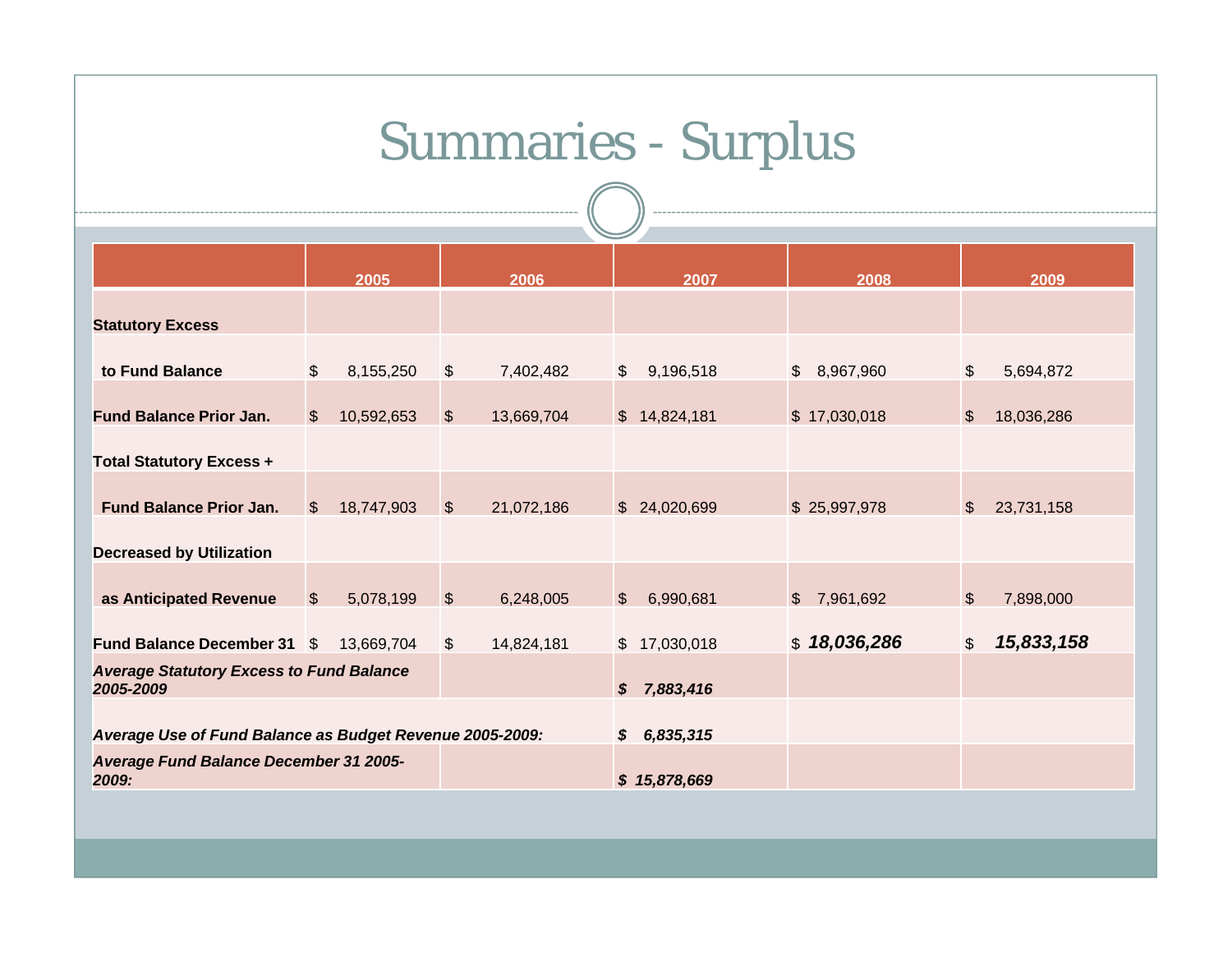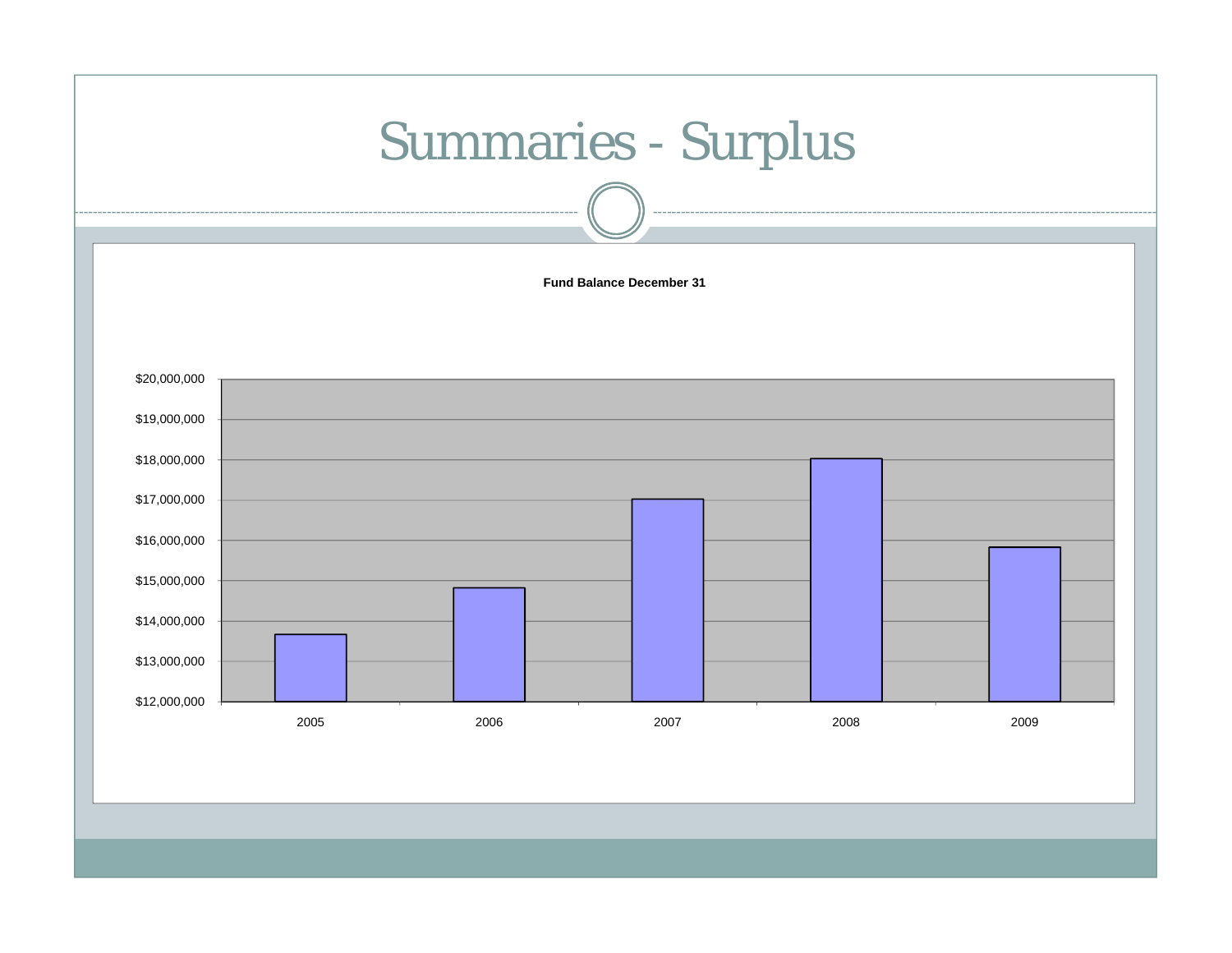# Summaries – Surplus

|                                 |                       | 2005      |               | 2006      |               | 2007      |               | 2008        |                            | 2009        |
|---------------------------------|-----------------------|-----------|---------------|-----------|---------------|-----------|---------------|-------------|----------------------------|-------------|
|                                 |                       |           |               |           |               |           |               |             |                            |             |
| <b>Surplus Generated</b>        | \$                    | 8,155,250 | $\frac{1}{2}$ | 7,402,482 | $\frac{1}{2}$ | 9,196,518 |               | \$8,967,960 | $\boldsymbol{\mathsf{\$}}$ | 5,694,872   |
| <b>Surplus Utilized</b>         | $\boldsymbol{\theta}$ | 5,078,199 | $\frac{1}{2}$ | 6,248,005 | $\frac{1}{2}$ | 6,990,681 |               | \$7,961,692 | $\boldsymbol{\theta}$      | 7,898,000   |
|                                 |                       |           |               |           |               |           |               |             |                            |             |
| <b>Net Change in Surplus \$</b> |                       | 3,077,051 | $\frac{3}{2}$ | 1,154,477 | $\frac{1}{2}$ | 2,205,837 | $\sqrt[6]{2}$ | 1,006,268   | $\boldsymbol{\theta}$      | (2,203,128) |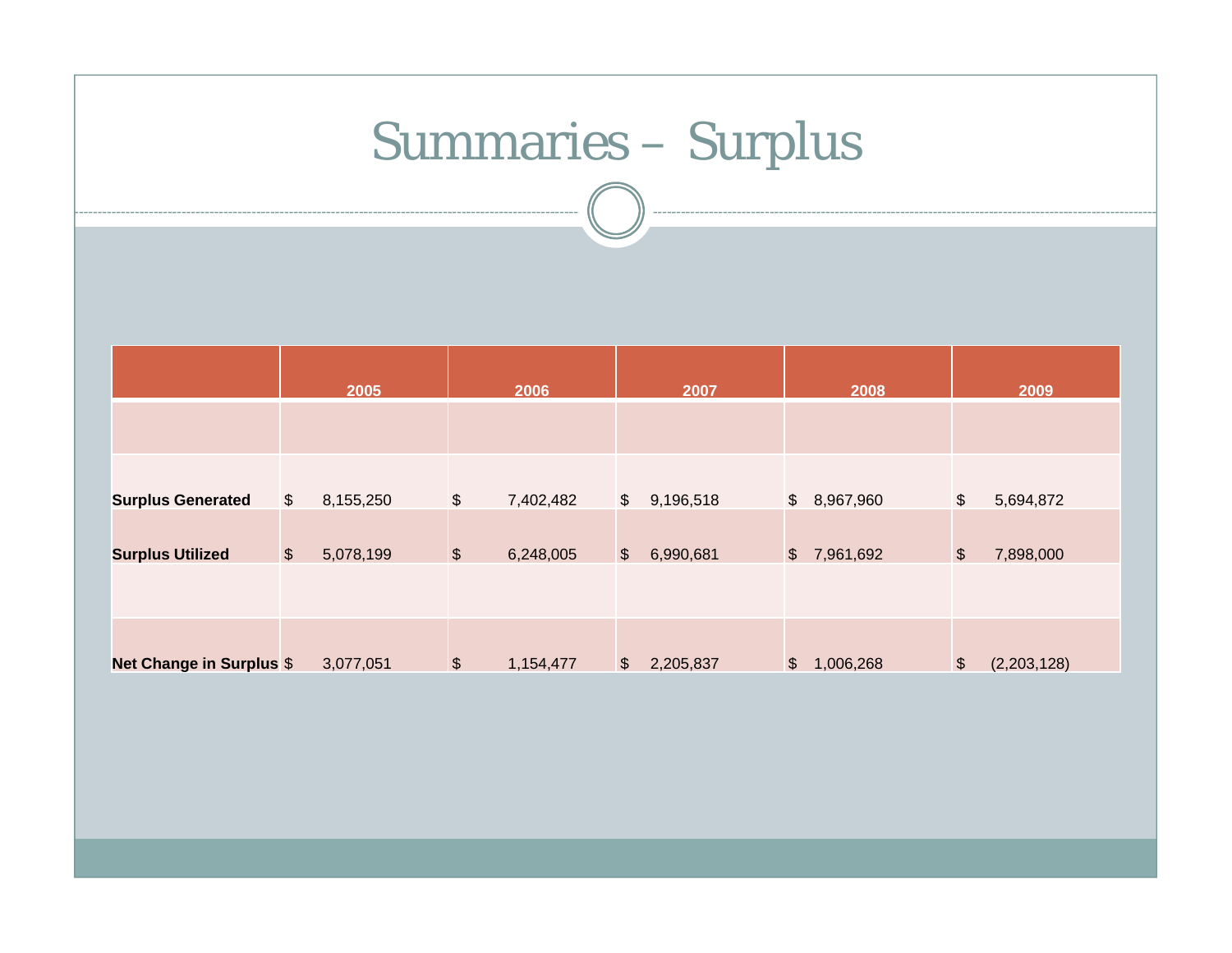